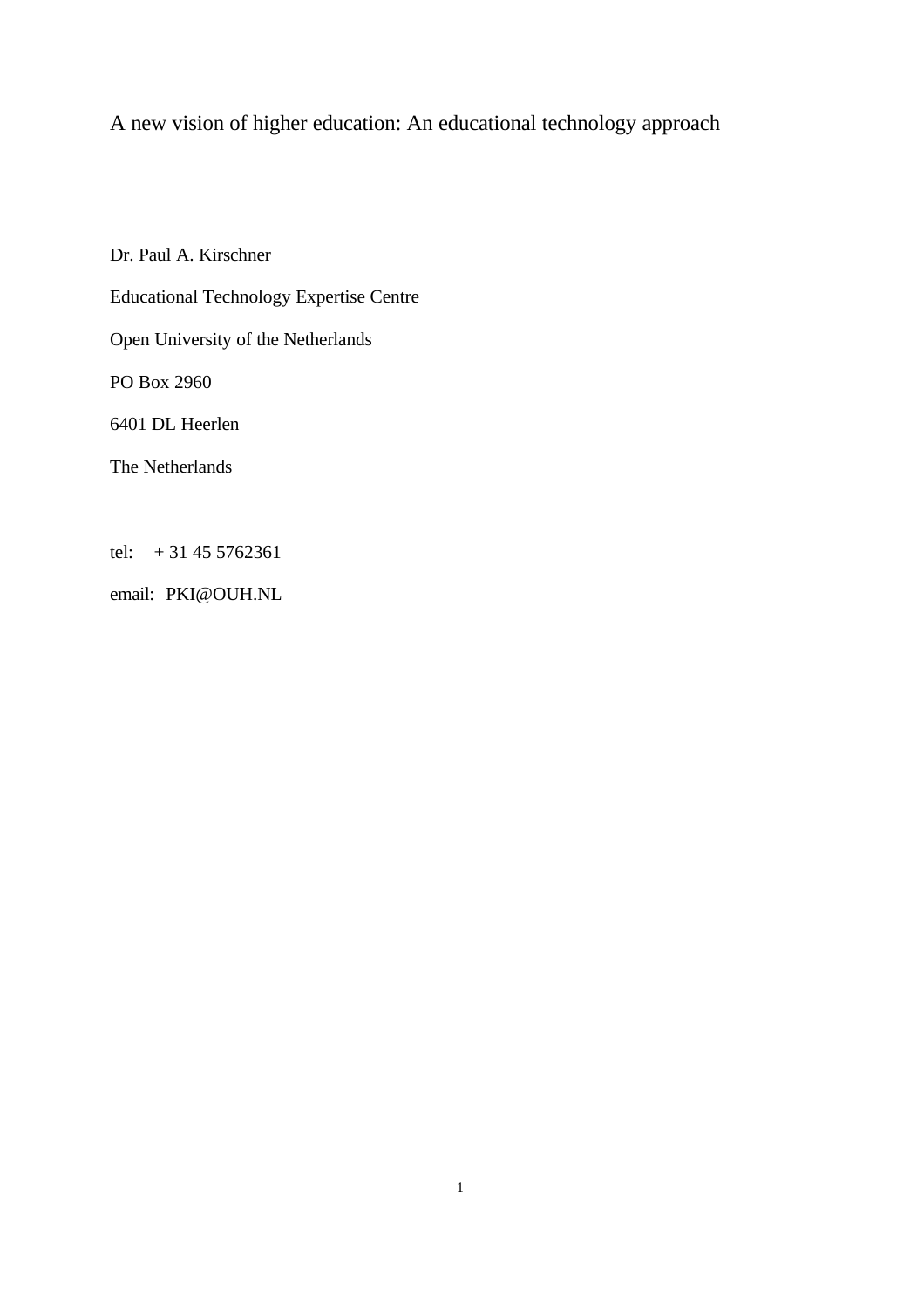A new vision of higher education: An educational technology approach

"It was the best of times, it was the worst of times." Charles Dickens' opening to the classic novel *A tale of two cities* is possibly the best description of the state of affairs in education at this moment. Designers and developers in technology industries are making gigantic strides in their design, development and dissemination of new technologies and technological applications. Children and adults are making (sometimes) intelligent use of these technologies in the home and at work. Education, in contrast, is moving at a snail's pace (if at all) in the effective and efficient use of these breakthroughs.

Why can my son of nine maneuver through complex worlds with his Sega megadrive<sup>(8)</sup>, my daughter of fifteen make sophisticated use of teletext to determine the number one record on  $MTV^{\textcircled{B}}$  while neither of them can, or had has to, find their way through a database for a report or term paper? Why can faculty members of universities communicate with and do joint research with other scientists halfway around the world, but cannot effectively or efficiently do comparable things with their own students across the classroom or across the campus?

The answer to this question is both simple and complex, but basically comes down to the fact that education, though sincere in its attempts to make use of new technologies and applications, has not made the same step that the rest of society has, namely rethinking and redesigning itself to adapt to these new technologies. It has rather made the mistake of maintaining the status quo and simply trying to adapt these technologies to itself.

This article attempts to lay a new foundation for the design of higher education in general and higher distance education in particular. It attempts to present the important operational elements, from an educational technology and educational design point of view, necessary for a deliberate, well-planned systematic design of institutes for higher education at the macro, meso and micro level. To this end, it unveils a model for education founded upon study processes in which the student and the institution are equal partners, each with their own input into that process as well as their responsibilities for that process.

2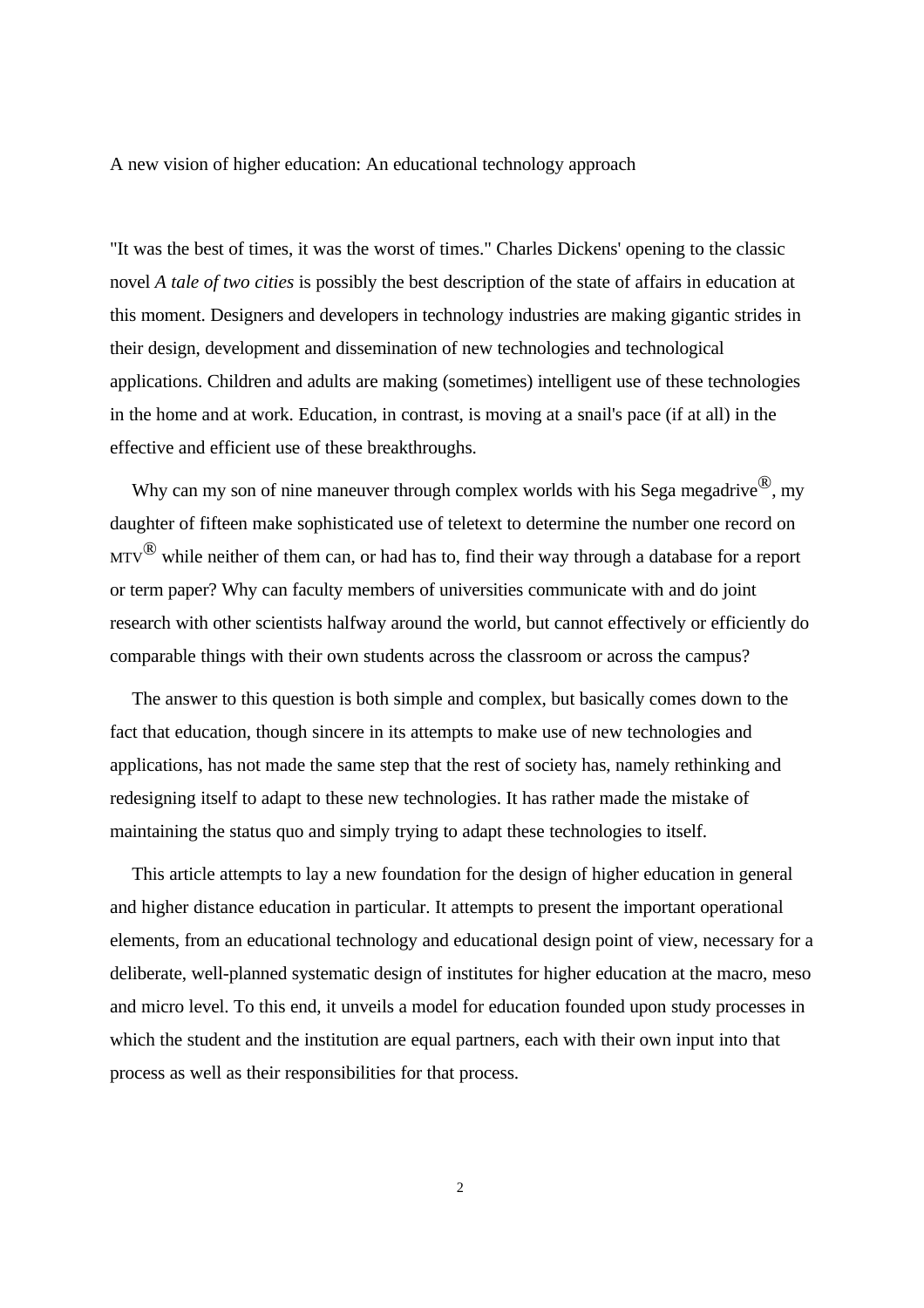### **Case study 1: "You can get a car in any color . . ."**

Once upon a time, not that very long ago, there was a pioneer in the automobile industry named Henry Ford. Mr. Ford was a pragmatist, a penny-pincher and a visionary and coined the noteworthy phrase "You can get a car in any color you like as long as it is black". Although the paint industry wasn't that limited in those days, characteristic for such industries was that they had a very limited assortment of colors deliverable. The manufacturer of paints determined the assortment of colors and the types of paint available. The only consumer influence on that process was that they could choose another brand of paint if a certain manufacturer couldn't (or wouldn't) deliver the color or type that they wanted. The manufacturer, on the other hand, could only offer a limited variety of colors and types of paints because the processes involved in the production and distribution of paints was very costly and the reaction of the market to new paints was highly unpredictable. The retailer, the third party in this configuration, was also very limited. In order to offer a wide variety of paints (different colors, types, manufacturers) the retailers needed to have large display areas to present the different paints to the consumers and also large storage areas to store the stocks. Finally, stocking a wide array of colors was also a financial burden and risk because the retailer never knew what would sell and what would not. Still the demands of the consumers grew, the manufacturers offered ever widening assortments of paints and the stores and storage rooms got bigger and bigger.

In the second half of the twentieth century, in a period in which technology began to allow for standardization and stability of chemical processes and for increased accuracy of measurement, someone got a creative brain wave that sounded something like this: "Why should we premix and pre-package everything for the retailer and consumer. Making paint is child's play. You mix pigments, add them to one or more bases and voilà - colored paints." All of a sudden it was possible to widen the variety of colors without the concomitant increases just discussed. The change was dramatic. Paint manufacturers - next to their traditional, predetermined lines of paints - could now offer retailers the combination of pigments, bases, recipes and machinery and allow the retailers to mix the paints themselves. Retailers no longer needed to devote meters of shelf space and cubic meters of warehouse space to the presentation and storage of paints. They also no longer needed to run the risk of stocking too many of the unwanted colors and too little of the wanted ones. Customers had a lot more to

3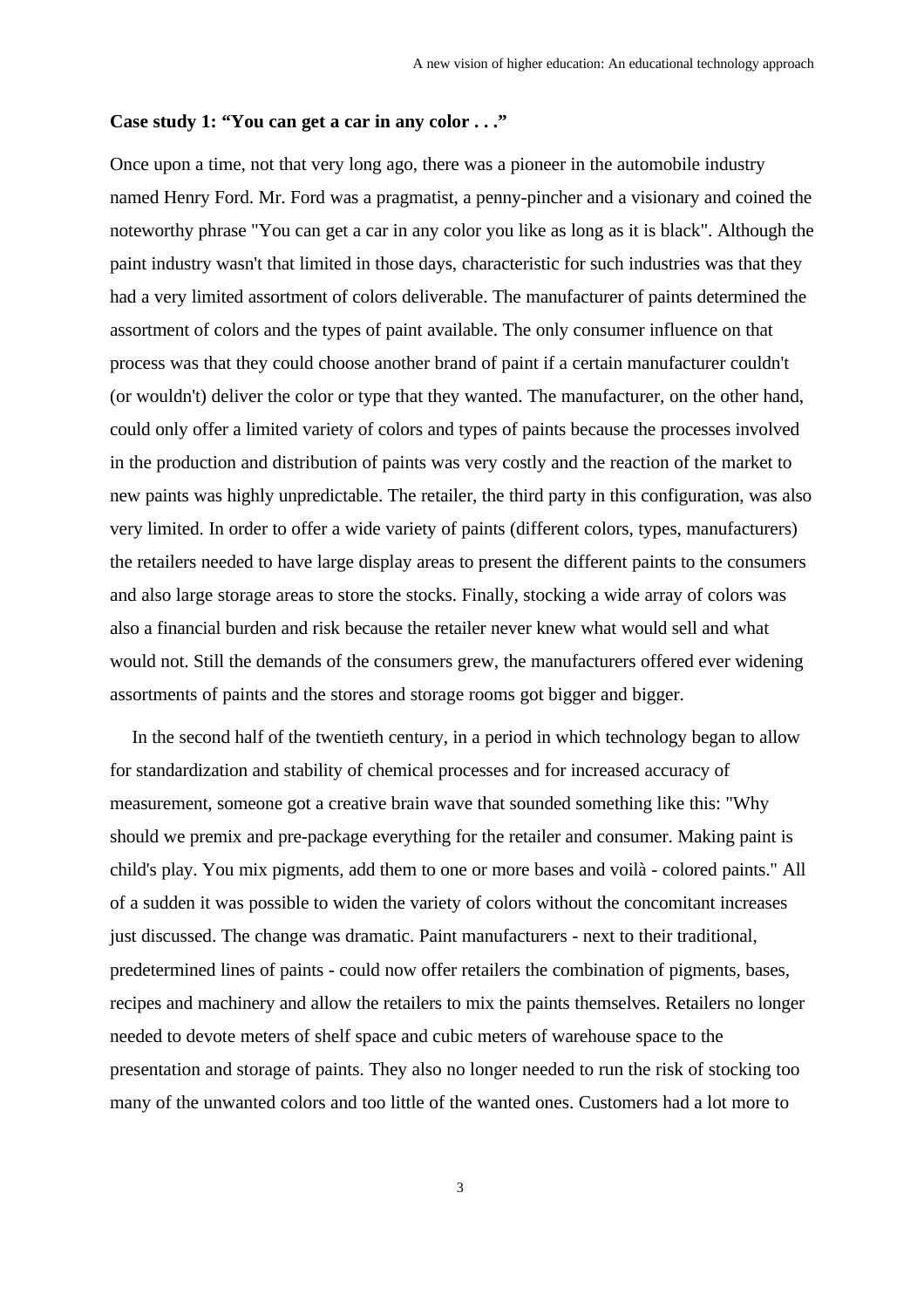say about the choice of colors, had a wider variety of choices and could even - if they were adventurous - mix their own colors, although woe be those who bought too little and had to try to remix the exact same color! The customer, the retailer and the manufacturer were all more satisfied.

Enter the information technology revolution with computers, color scanners, color analyzers, super accurate measuring and dosage devices, and so forth. Now, in 1995, you can take a sample of weather-beaten paint or a color that you mixed yourself - it doesn't matter how large - to the store. The salesperson can scan the color sample that you brought, analyze it, have the computer choose the exact combination of pigments and bases necessary to create an exact match, have the dosages of the pigments automatically added to the mixture of bases, shake it and deliver it. Supply driven production has changed to demand driven consumption.

I will return to this concept of the revolution from supply driven to demand driven production as it relates to education later in this article.

#### **Case study 2: From 'Radio Gaga' to 'I want my MTV'**

Once upon a time, and hopefully there are a few people who can remember this, there was no television. Radio was the mass media used for information and entertainment. The semiotics of radio (the signs and symbols that it employs) were auditory and were highly developed. The people who produced and performed on radio were masters of the use of this semiotic system. They were capable of conveying information and feelings through words, sounds and music in such a way that the listeners were not only able to understand what they heard, but were also able to visualize and even feel things. Listeners, young and old, spent hours sitting in front of the radio and could transform what they heard into something very real and tangible.

Enter television with the magic of pictures. The networks which so successfully produced and distributed radio entered this new field and made use of their master producers and performers. There was only one slight problem. Those who had become masters of the, at that time, prevailing semiotic system were novices at using the signs and symbols of new medium. The results were highly predictable. The first television programs were little more than radio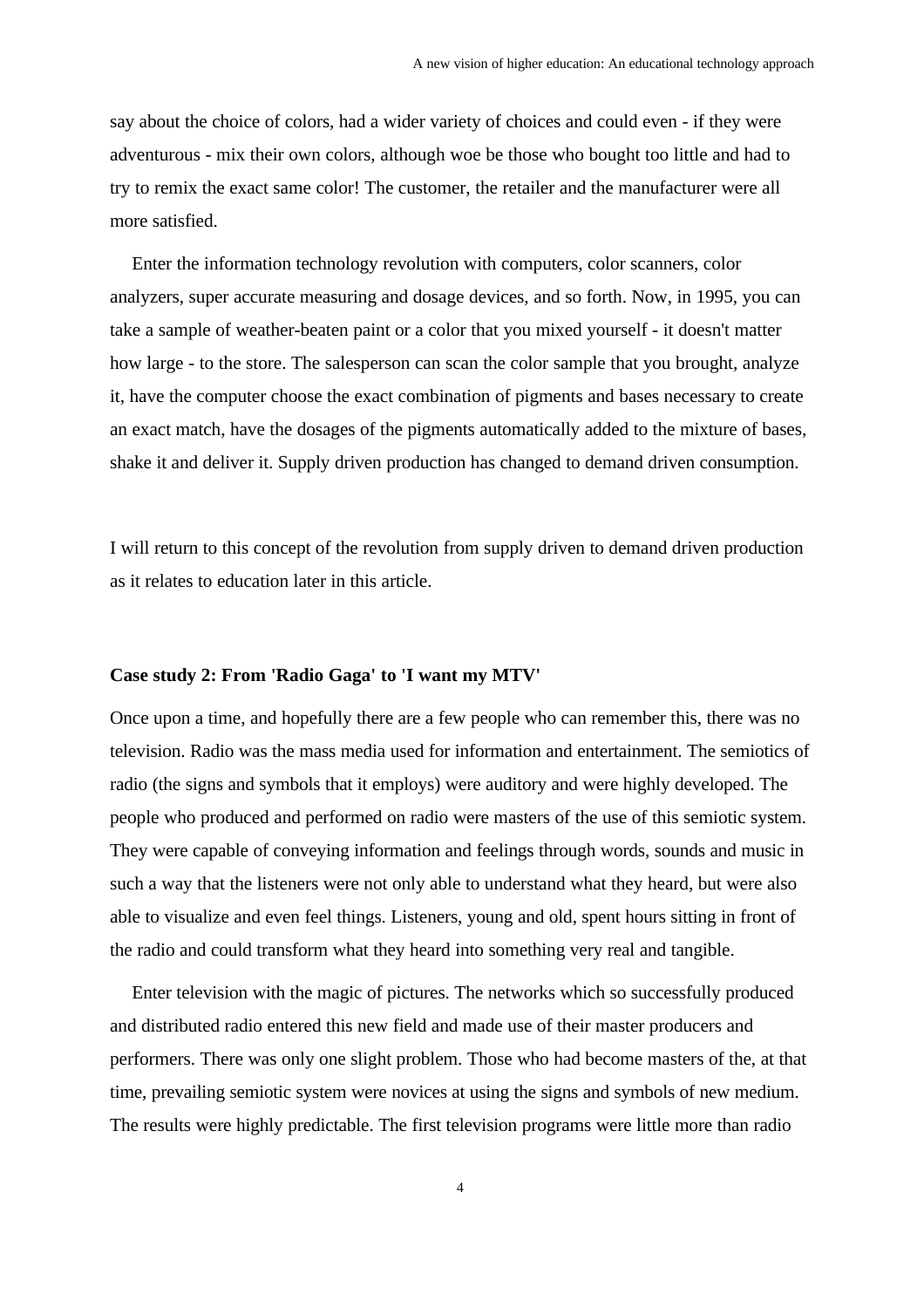programs with pictures. You could actually turn the picture off with very little, if any, loss of function. What the producers didn't, and couldn't, do was to make optimal use of the expanded functionalities offered by television. It was a question of the same old wine in a brand new bottle.

Historians and communication scientists can probably give a whole list of reasons why television did not go the way of other short-lived fads. In my opinion three of the major reasons are that:

- 1) the novelty of this medium was so great and the early availability of it was so low that the networks had the time to innovate and adapt their trusted art to the new functionalities being offered,
- 2) to their credit the networks actually made the effort to do this and
- 3) ultimately, creativity won out over conservatism.

The makers and distributors of computer games in the 1980's and 1990's picked up on this way of working and, as soon as the technology allowed, entered the main stream. They made the necessary leap from board games to computer games not, for example, by adding electronic dice to already available games (substitution), but rather by innovating and transforming, by taking the analogy of the board game into parallel games, both horizontally and vertically (different rooms, worlds, . . .), and basing the way one proceeded in those games on either skill, speed, intelligence/logic or a combination thereof.

This is, and unfortunately you in the educational business with more than a short experience with so called educational innovations can verify this, not the way it has gone in the business of education. Almost all of the new media and technologies intended to revolutionize and even transform education and the roles and functions of its participants have gone the way of most fads. The were hot and heavy at the beginning and short lived in the end. Three of the reasons for this, and again here there is probably a list as long as my arm to explain this phenomenon, are that:

1) the availability and the will to implement these novelties was so great that there was little time to adapt them in a meaningful way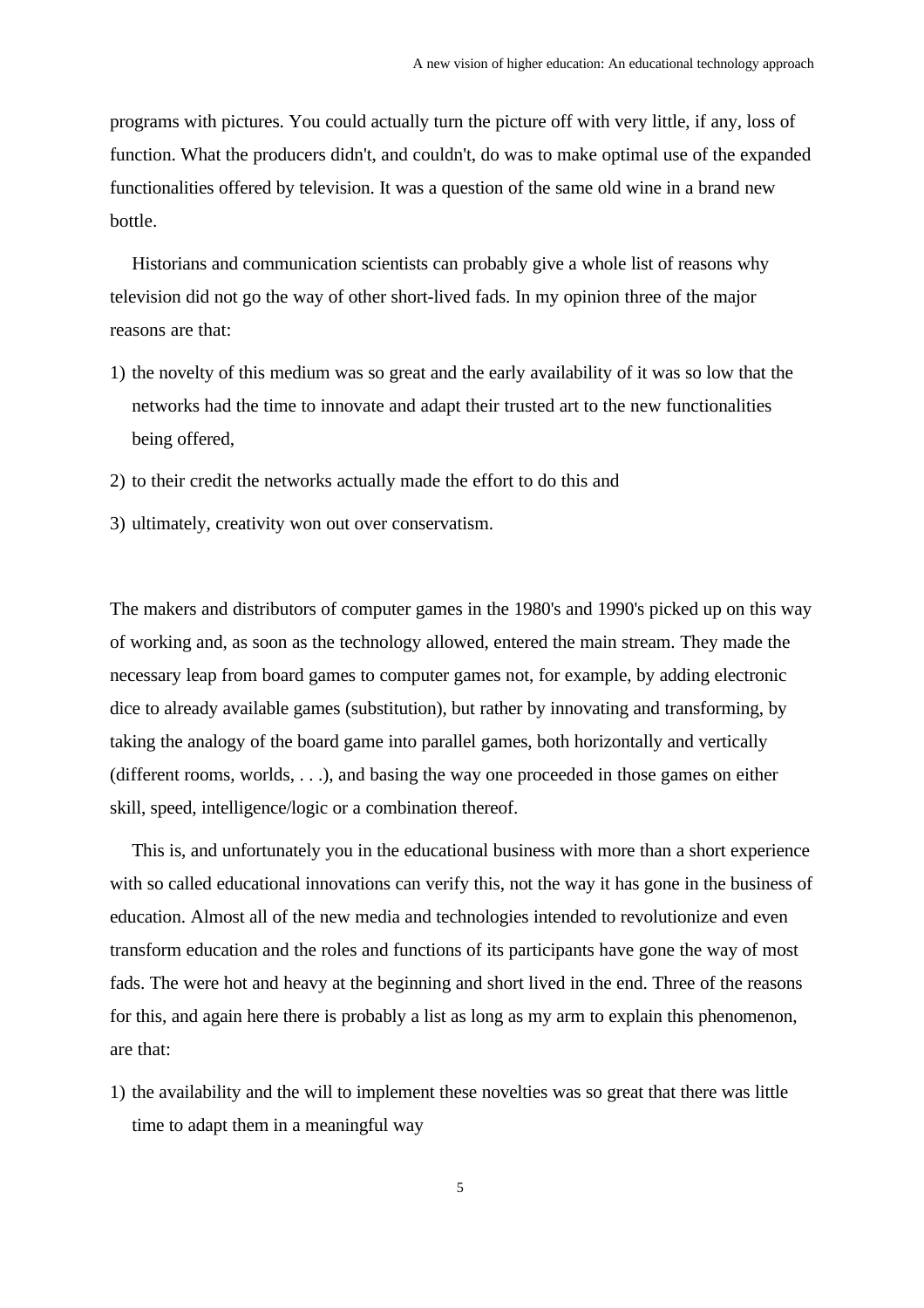- 2) to their discredit educators, educational designers and commercial producers did not really make the effort to do this and
- 3) unfortunately, the conservatism of educators appears to continue to win from creativity.

#### **Intermezzo - Historical developments**

The shape and substance of higher education have always been determined by teachers (Boyd & King, 1975; Lawler, 1987). Individual teachers enjoyed great autonomy with respect to content and didactic techniques. This was determined, on the one hand, by the teachers' implicit beliefs on teaching and the student-teacher relationship, formed during their own experiences as students. On the other hand, this power was granted by general societal preconceptions of the nature and function of (higher) education. To put it bluntly, the student was often little more than a vessel which needed to be filled. To pass exams - and obtain their degrees - students were obliged to adopt their teachers' views and approach and to submit to their teachers' orders (and whims). Systematic organization of education based on explicit objectives and educational principles were largely, if not entirely, lacking.

Times have changed. Society has begun, and continues, to change its view on the roles and functions of its members. This development requires individuals to continue to develop personally if they are to keep pace with societal change. Knowledge, understanding, skills and attitudes need to be kept as well tuned and up-to-date as possible, and people need to learn how to apply their knowledge and abilities in new, unique and constantly evolving situations. This process, largely automatic and almost unnoticed in our day-to-day lives, is more deliberate and purposeful in education. The fundamental principle underlying this process of change is that in a democratic society, responsibility and the right to self-determination are absolute prerequisites, influencing the way individuals make choices, how they (wish to) develop personally, how they organize their lives and how they function within society.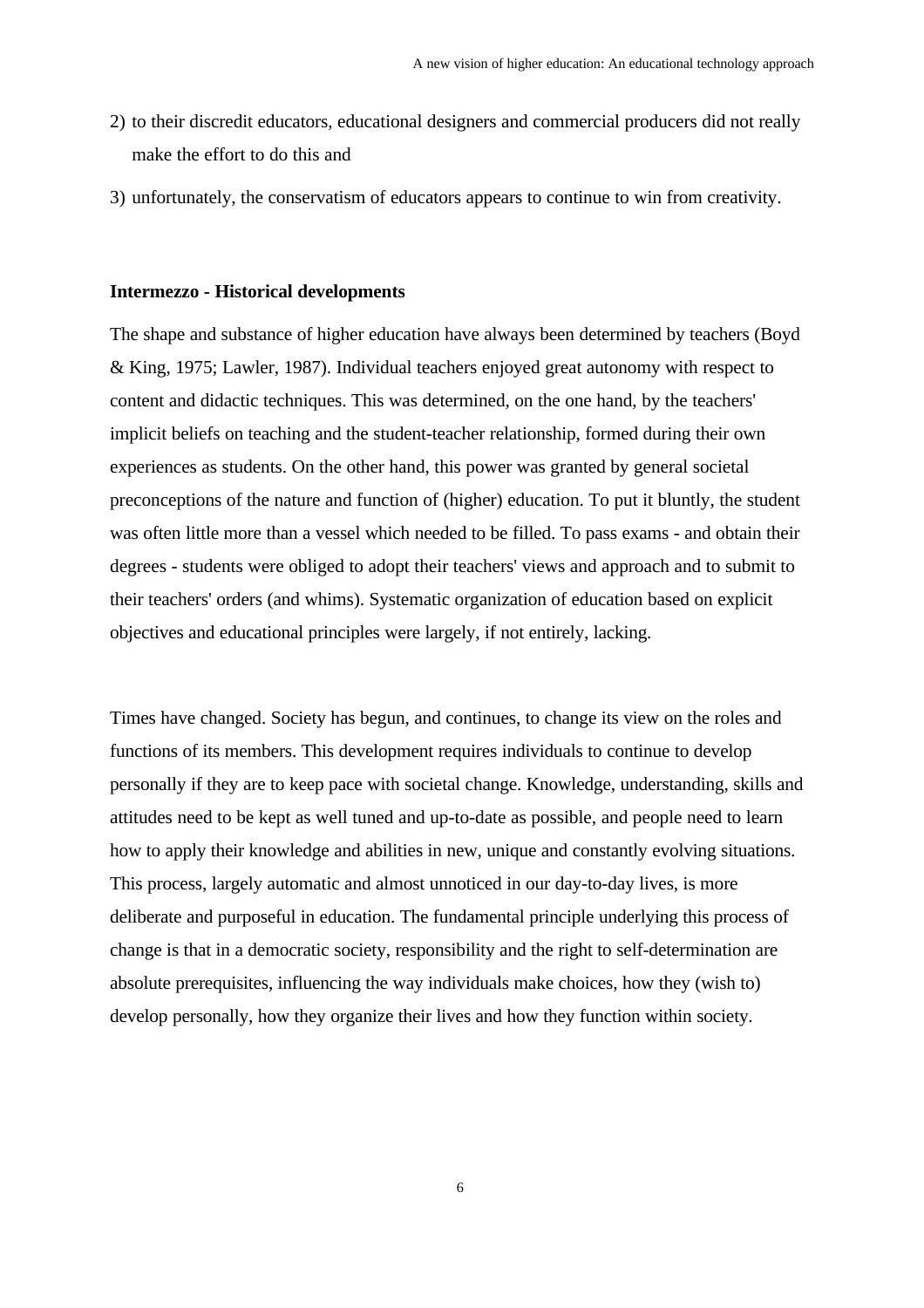If we look critically at the way educational institutions function, we must conclude that they still function in an authoritarian manner. They function within an established cultural framework shaped by implicit assumptions and habits (Boyd  $& King, 1975$ ) rather than as rationally structured organizations designed according to modern social and educational (educational technology<sup>1</sup>) views and principles. Such a *modus operandus* is often unintentional. Though some institutions have certainly tried to 'break the mold', old habits die hard.

Education has taken many forms in the course of history, primarily determined by the values and standards dictated by religious, political and socio-economic relationships, the nature and breadth of scientific understanding, the availability of technical resources and knowledge and, finally, the conviction that 'a student is only a student if and insofar as there is a teacher'. This belief had two bases of origin. First, the various social structures which have existed tended to be characterized by authoritarian relationships (Boyd & King, 1975; Vervoort, 1975). Those in possession of knowledge or occupational skills had power over those who did not. Second, education was typically something which was provided by adults to children (Idenburg, 1964; Kemenade, 1981). The young had to be prepared for adult life which meant that they needed to be instructed and guided and, most of all, taught to accept the values and standards of the society in which they live (socialization).

### *Evolution or revolution*

e<br>S

Education has known only two real revolutions in the past thousand years (De Wolf, Van der Linden & Kirschner, 1994). Both were based upon the introduction of new delivery technologies, both have lead to an increase in scale in education and democratization of the opportunities to follow education and both have lead to massification and depersonalization of education. At this very moment we stand on the threshold of what could be a third revolution in education which is also the result of the introduction of a new delivery technology and which is also capable of increasing the scale of education to almost astronomical proportions.

<sup>1</sup> Educational technology encompasses the knowledge and skills needed for the systematic solution of educational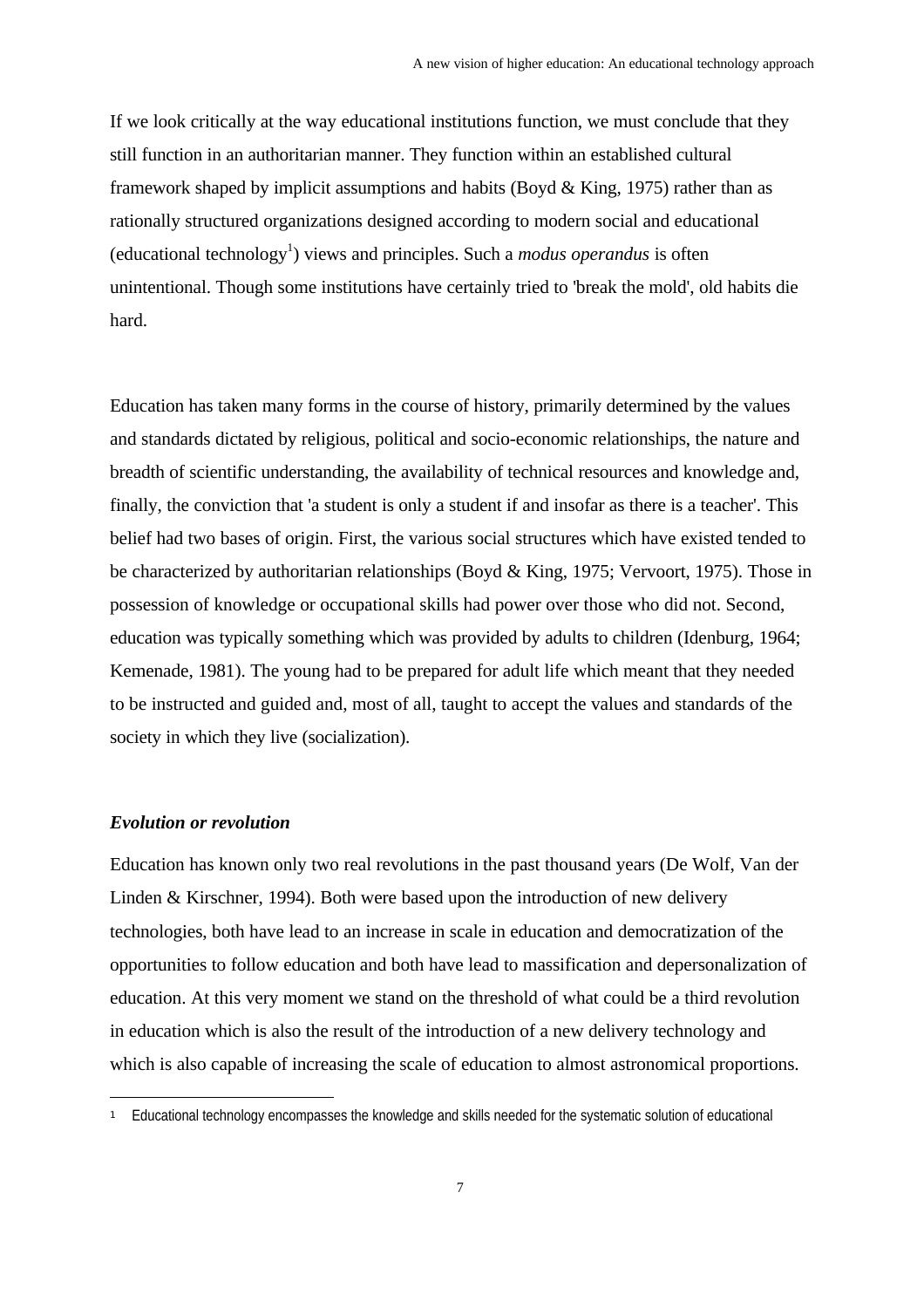The major difference is that this new technology also makes it possible to rehumanize and personalize education and make it more effective, efficient and satisfactory for both the student and the teacher. All that needs to happen to achieve this is that the technology be applied in a well thought-out manner according to a well thought out educational and didactic design.

The introduction of *movable and reusable type* in the fifteenth century paved the way for the mass production of books and sparked the first educational revolution. For the first time, there was a source of knowledge - other than the teacher - which could be consulted anywhere and at any time and which could be obtained for a 'reasonable price'. For the first time a part of the role of the teacher - that of information disseminator - could be entrusted to another medium. The technology of bookmaking and more recently of electronic text production, storage, retrieval and dissemination (data bases, query languages, hypertext, printing on demand, encyclopedias and books on CD-ROM, electronic libraries, etc.) have made quantum leaps making more resources available to more people for lower costs. Nevertheless, the educational possibilities made possible by Gütenberg's invention, were limited by the fact that this new 'learning material' was always prescribed by teachers. For centuries after this revolution, books and slates remained very much the only educational resources available. The technical resources and understanding at an educator's disposal were limited. His/her will to change even more so.

The invention/introduction of the *blackboard* around 1800 transformed education from a personal, individual endeavor into a group process which is now the dominant form of education today. Through the 'magic' of the blackboard, teachers could stand in front of increasingly larger classes, limited by the strength of their voice and the size of their board and handwriting. Further technological developments such as the microphone and amplifier, slide and film projectors, opaque and overhead projectors, computer with transviewer and finally audio and video transmission (closed circuit, broadcast and cable television along with video teleconferencing) in the twentieth century further expanded this reach with better teachers making use of each new resource as it became available. Now, at the end of the twentieth century, computers and computer networks are being used in the same way as the other

 $\overline{a}$ 

problems and for the implementation of these solutions.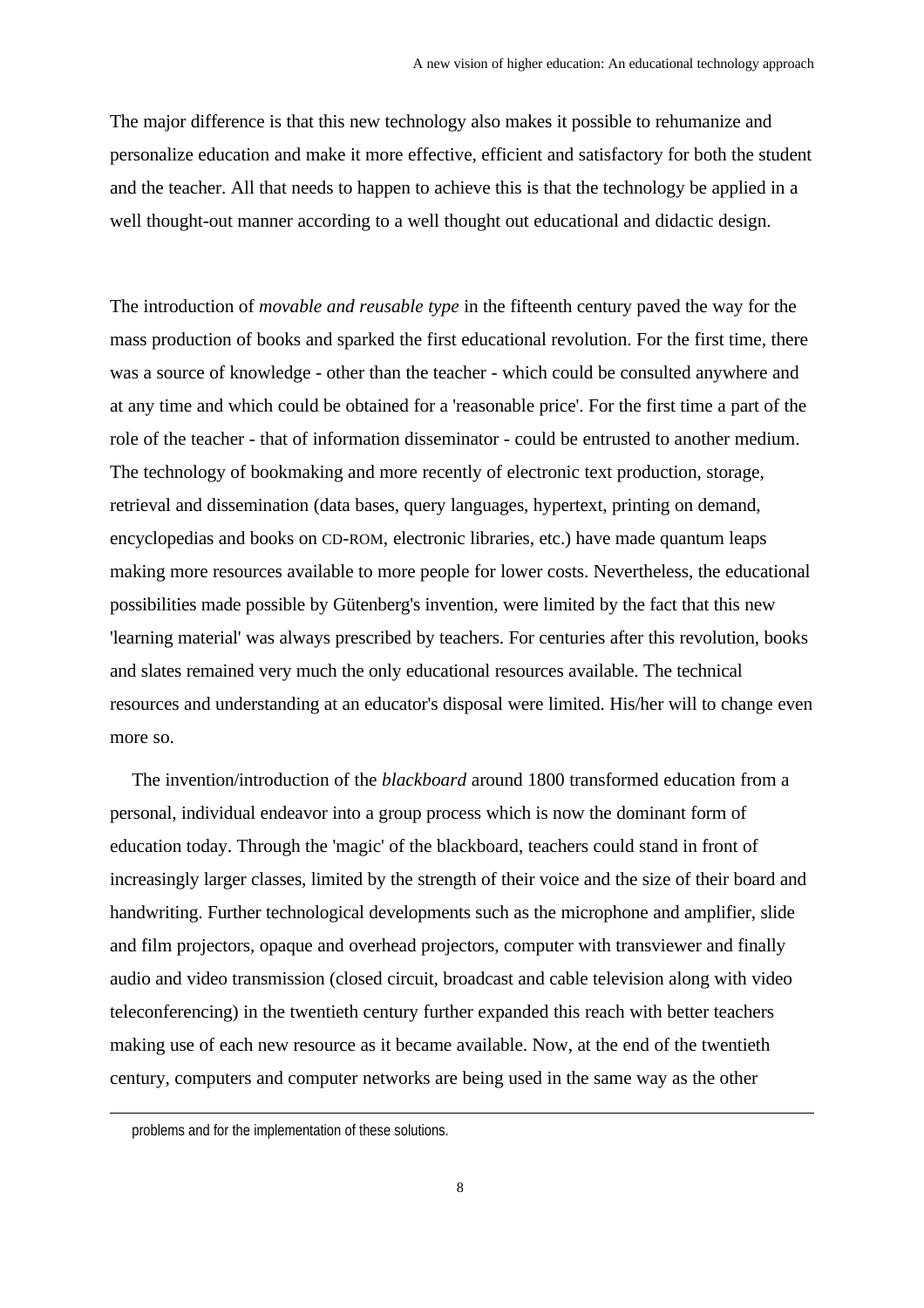advances in technology emphasizing, rather than breaking down, this tendency towards massality and depersonalization and fine tuning education to the needs of individual students. In other words, this technological and information revolution did not lead to, or even go handin-hand, with a concomitant development or evolution in education and educational thought where media are optimally applied according to well thought out didactic designs.

Since the nineteenth century, regardless of the technological changes made by society, the structure of education has remained constant. There is a teacher who is considered to be an 'expert' in a certain subject. The teacher teaches this subject to the person requiring tuition (often called the student), prescribes the teaching materials, directs the student to read, listen, take notes and memorize; and tests the student to see if he or she has learnt that which has been taught. The teacher gives orders and sets tasks; the student takes the orders and carries them out. The teacher supervises the student's execution and finally assesses the results.

Since the invention of the blackboard and the microphone, there has been little didactic change or development in education. Lessons, tutorials, lectures, or other forms of group instruction still account for most of the education carried out, up to and including the highest levels (De Corte et al, 1981). At universities, colleges and polytechnics seminars, practicals and the preparation and discussion of essays often can bring students and teachers together in a creative exchange, but this still makes up only a small part of the total higher education experience. In the final analysis, teachers are still arbiters of the fields and methods of study, and assessors of the results. Since the teacher's assessment is crucial to the student's success in obtaining a socially and/or financially significant qualification, students submit to this assessment just as they submit to the teacher's instructions during study (Robins, 1988).

One could argue that in educational circles there is a growing conviction, especially in higher education, that it is important for students to *participate* in the decision-making process. In its structure and didactic organization, however, the teacher-still controls the character of education. The traditional manifestation of educational processes has prevailed and continues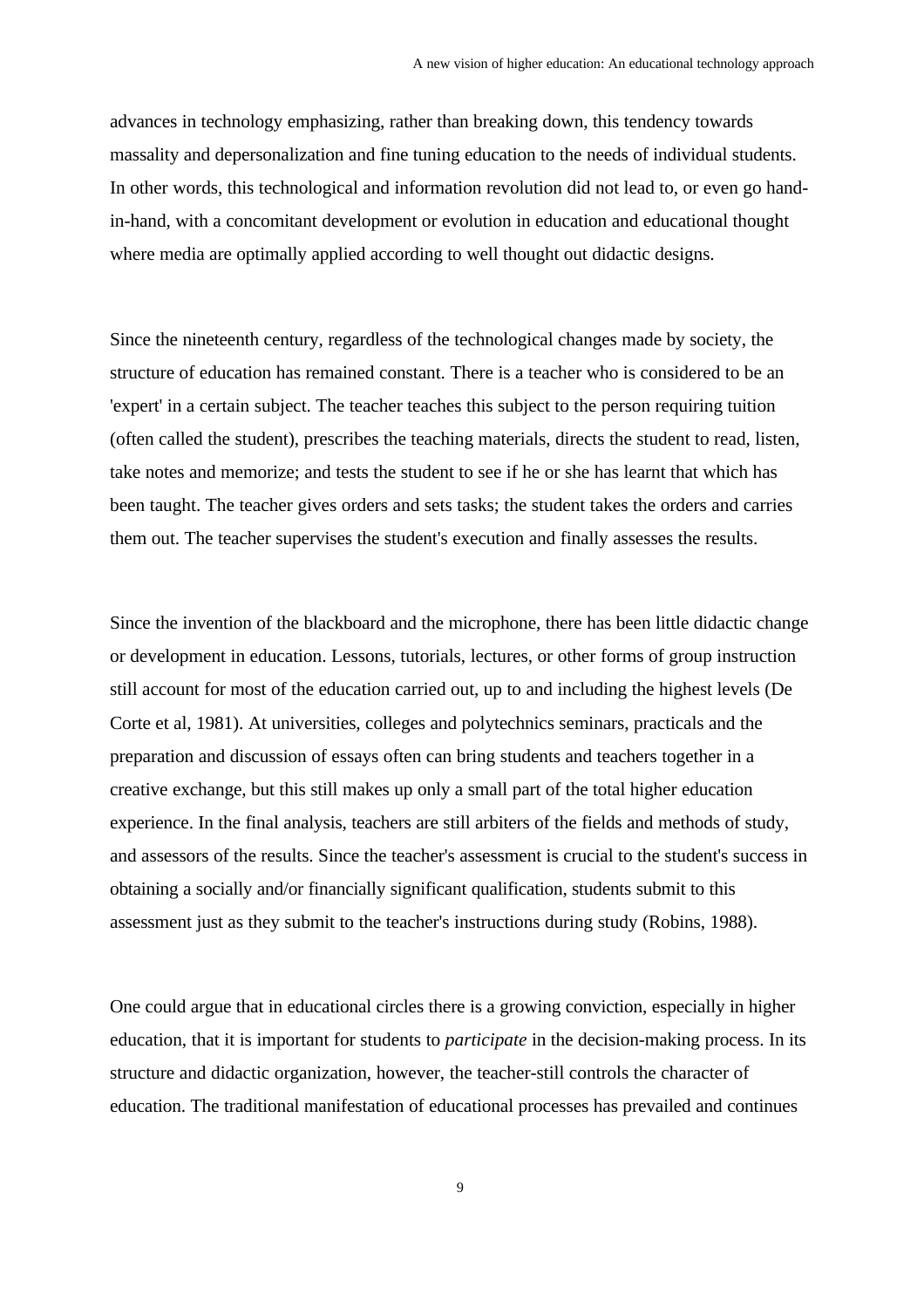to prevail. Even the so-called 'innovations' of the last few decades have brought little change. One medium has simply been *substituted* for another. Thus, the culture of education is in some respects out of step with the culture of society in general. Harmonization of the two would be promoted by basing the structure and operation of the educational system on explicit objectives and stated, rational perceptions of the effective and efficient operation of *study processes*.

### **Supply and demand in education**

### *The predominance of supply driven education*

Education in pre-industrialized society was primarily a one-way relationship controlled by those who had 'acquired' education during youth. They were, more often than not, members of the ruling class. One who wished to learn a science (pupil) or vocation (apprentice) was chosen by a master who would teach or train  $\text{him}^2$ . "At best there was an invitation to follow in the steps of those who knew best" (Boyd & King, 1975). The pupil/apprentice entered a learning situation with the master and learned, often via dialogue and modeling what the master required. In such a pre-industrialized situation, a situation not only applicable to the past but also prevalent in many modern societies in Africa, Asia and South America, one speaks of *education* for the ruling class and *instruction* or *training* for others. This phase in the development of education is almost completely supply driven. Only the 'better off' could chose to learn, but with almost no control over what they learned. The less 'better off' did what they were told and were encouraged to be happy or even thankful for this 'good fortune'.

Supply driven education can, thus, be characterized as a teaching or instructional process in which a *teacher* - both as expert in a domain as well as representative of societal norms and values - defines the goals to be pursued, selects the contents to pursue these goals, selects the methods and paths to achieve these goals, and defines the standards to determine attainment of the goals. To a certain extent the teacher (as organization or institution) still can even choose/define who gets educated or trained and to what level. The central actor is the teacher. The knowledge base is restricted to declarative knowledge or craft-like procedural knowledge. The view on learning is restricted to passive 're-learning' and reproductive processing.

10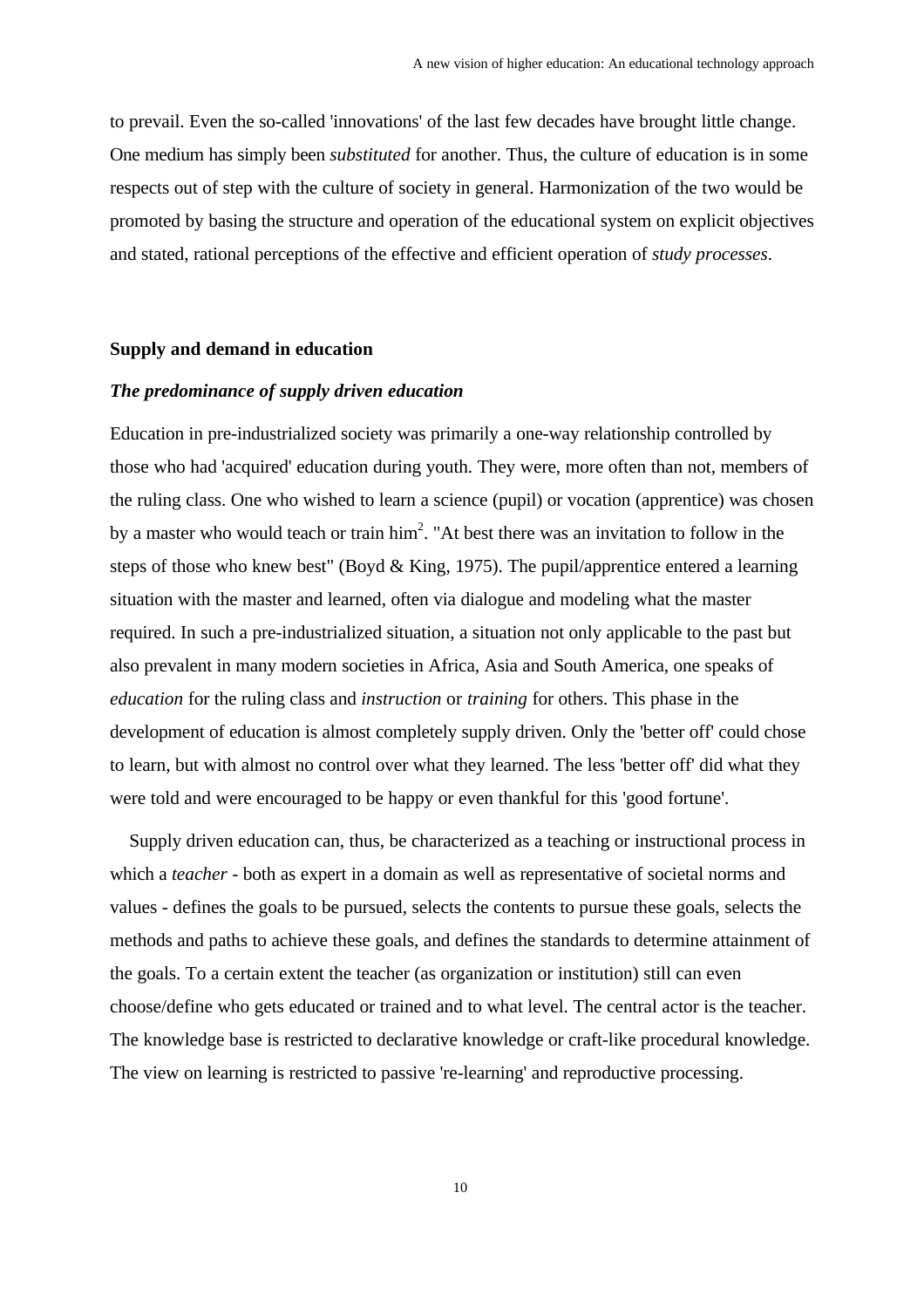Technology in these educational settings did not liberate the learner, but simply sustained the teacher. The use of technology:

- was limited to that of a delivery device,
- reinforced the preselected and final nature of the content selection, and
- hardly supported a didactic elaboration of the content.

A need to adapt content or didactic elaboration of the content to individual needs was considered irrelevant.

The further historical development of Western education can be described as the gradual creation of, and more and more generally acceptance of, an *institution* where learners were expected to be receptive so as to attain specific predefined educational goals. Learning technology followed this paradigm. It supported the presentation and transfer of knowledge that was selected, structured, interpreted and embedded in a context by a teacher; the expert. Education has thus become, instead of a living and evolving entity, institutionalized and dead. In this respect it:

- is formalistic and intentional,
- exists in isolation from the society that it should be a part of,
- has become estranged from that society with respect to its content, structure and processes,
- is rigid, almost petrified, through a loss of spontaneity, serendipity, adventure and vivacity,
- is bound by rules and procedures instead of guided by ideas and ideals,
- stifles creativity, independence, authenticity and inventivity of all its members,
- encourages uniformity instead of variety, and
- enforces segmentation instead of interdisciplinarity and integration.

# *Supply driven education under pressure*

 $\ddot{\phantom{a}}$ 

<sup>2</sup> Unfortunately formal learners were almost always men and is the nonsexist him/her not relevant here.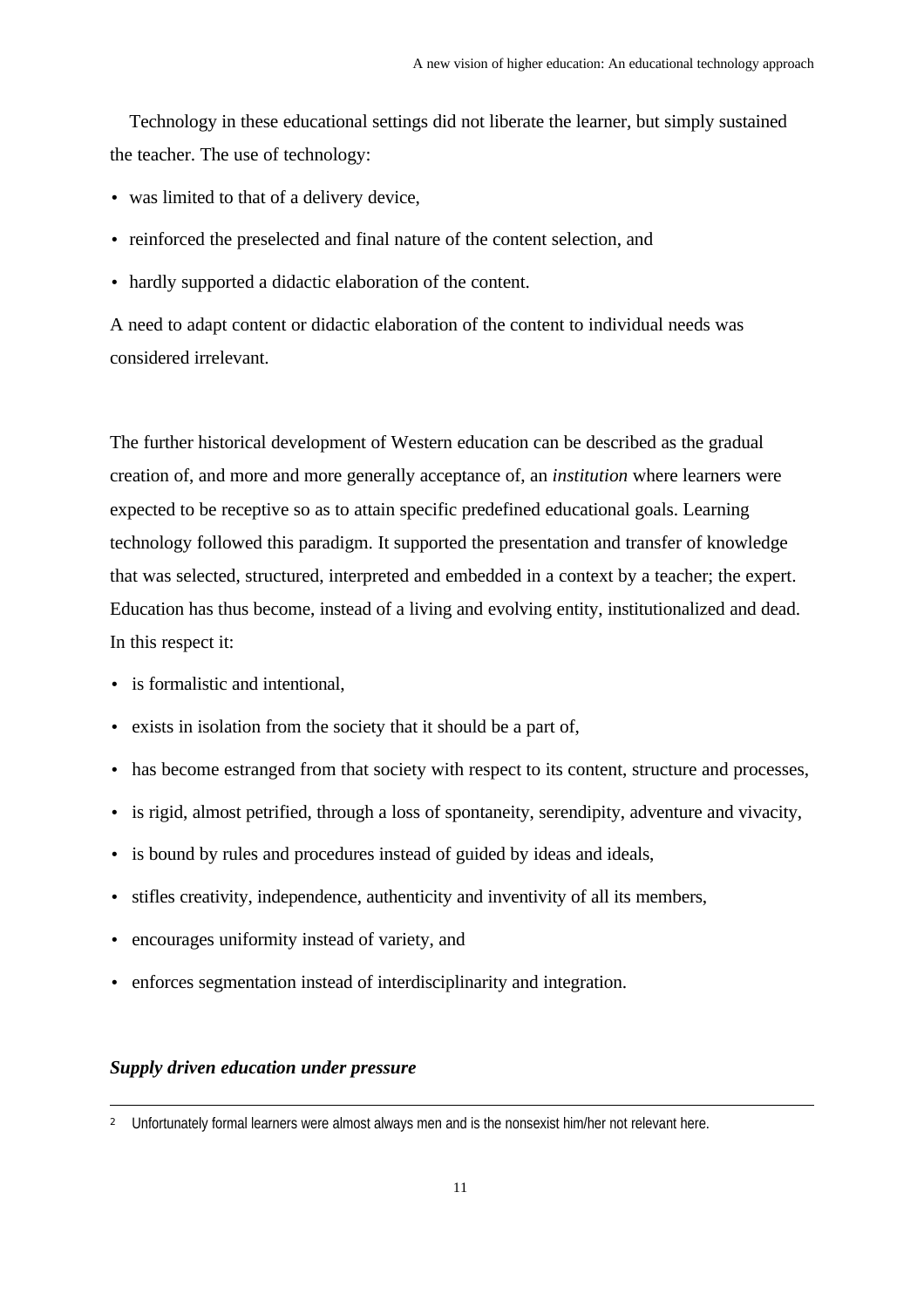With the industrial revolution and with it the need for skilled technicians and laborers education entered a new phase where the supply driven character of education began to come under pressure. This period, characterized as industrial-entrepreneurial, tends to be progressive in the sense of demanding freedom of action for its characteristic activities, but at the same time calculating and contriving in limiting its employees and their children. Education is characterized by *convergence*. "Its school systems, though enlarging opportunity, tend to be assimilative in function, with built-in guarantees against change . . . 'learning' is a useful tool, an aid to competition, and perhaps a personal possession; but like any other artifact it is usually fixed, is capable of being examined and docketed, and can be distributed in a uniform supply" (Boyd & King, 1975).

In the beginning of the twentieth century, the paradigm of supply driven education was put under even more pressure. At the theoretical level, the restricted view on the actors in the teaching/learning process, the educational goals and the type of learning were questioned. Educational reformers from 1920 on (with some early predecessors in earlier centuries such as Pestalozzi) presented new educational conceptions on how teaching/learning could be set up or induced. These conceptions included a new vision on the actors, the goals and content of education and the learning/teaching process that is considered to be of relevance. 'Learning by doing' (Dewey), 'Activity based learning' (Montessori), 'Discovery learning' (Bruner), 'Learnercentered teaching' (Rogers) and so forth introduce the student as a central actor, introduce the idea that the student actively acquires, builds or constructs knowledge and stretches the type of educational goals from declarative to procedural ones.

Despite the strong potential of the emerging technologies in the late nineteen forties up to the sixties when sound, animation, and moving pictures entered the school, the initial paradigm of supply driven education remained audio-visual. School television was usually nothing more than a 'lecture-in-a-box' and resulted neither in active nor interactive study. Even when the first computing machines came available the paradigm was sustained. This culminated for instance in the first teaching machines of the sixties based on the behaviorist paradigm of programmed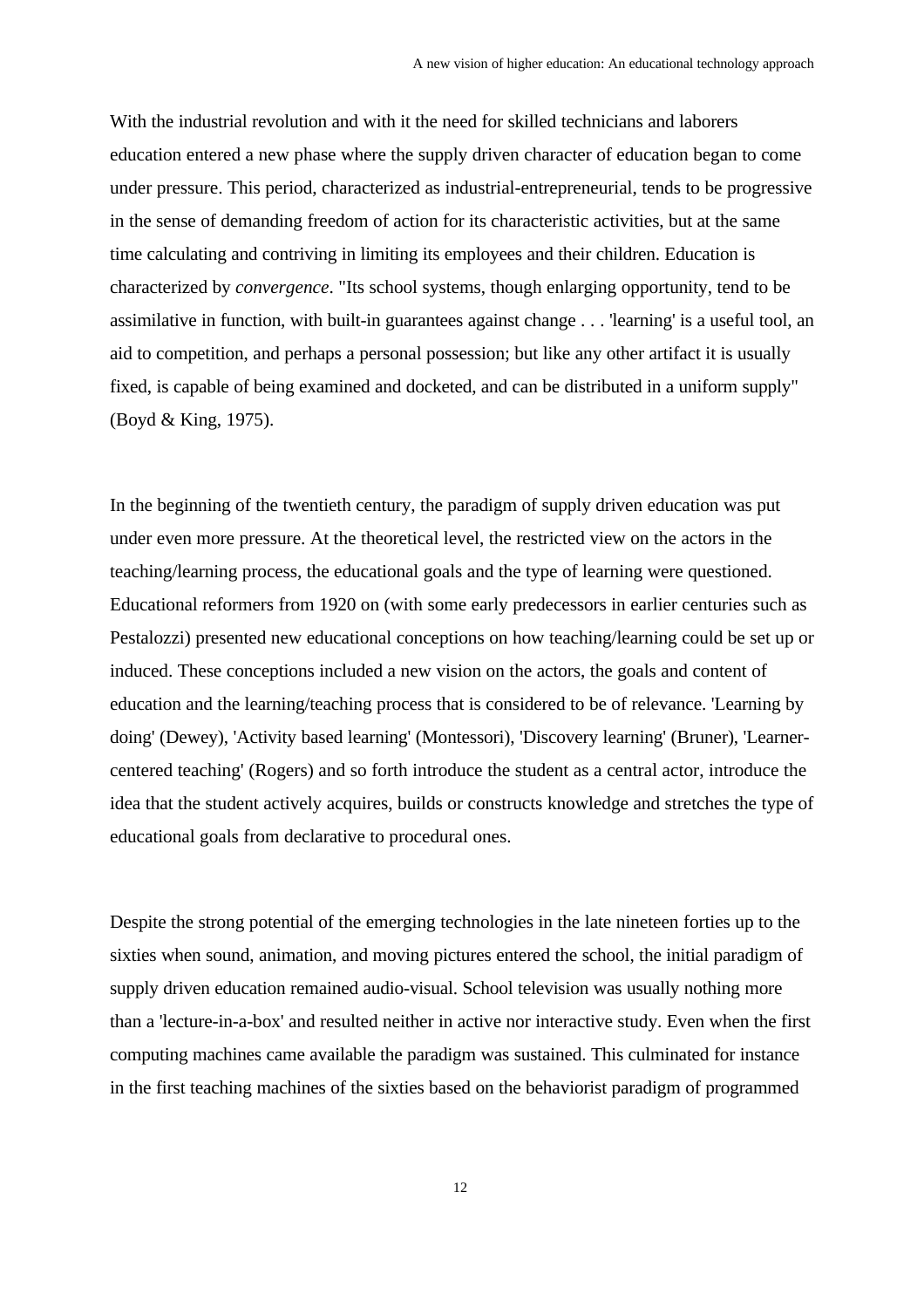instruction<sup>3</sup>. All technologies were used to replicate the view of the central educational actor (teacher) as well as the central educational goals and standards:

- the technology still 'delivers' education,
- the content is still predefined, and

e<br>S

• the technology also delivers/supports a certain level of didactic elaboration but this remains inflexible and can not be manipulated to answer differential needs.

# *The emergence of demand driven education*

As indicated earlier, the complex of changing variables in the socio-economic, political and cultural context are important catalysts or reinforcers for changes in education. From 1950 on, these changes became more and more apparent as the context variables changed dramatically. De Wolf (1990), for example, outlines a set of changing variables, namely altering population structure, new social interrelations, changing labor market structure, predominance of technology, and so forth.

From a sociological point of view, the 1950's and 1960's introduced a consumer society, also called by some a permissive society. It implied the repudiation of the authority system with its aims of a controlled, socially convergent and technologically standardized planning society and placed emphasis on sharing, judgment, diversity and concern.

It is interesting to note that a large similarity can be perceived between these changes in context variables and the newly emerging psychological, learning and educational theories. Illustrative are the new conceptions on knowledge and knowledge acquisition. Knowledge and understanding as co-operative enterprises.

The changes in context variables and the theoretical conceptions about knowledge and knowledge acquisition imply changes in education. These transformations are perceivable at a quantitative and qualitative level. We can see an international acceptance of the need for a

<sup>3</sup> Note that the terminology 'teaching' and 'instruction' both refer to the supply side and not the demand side which would use the terms 'learning' and 'study'.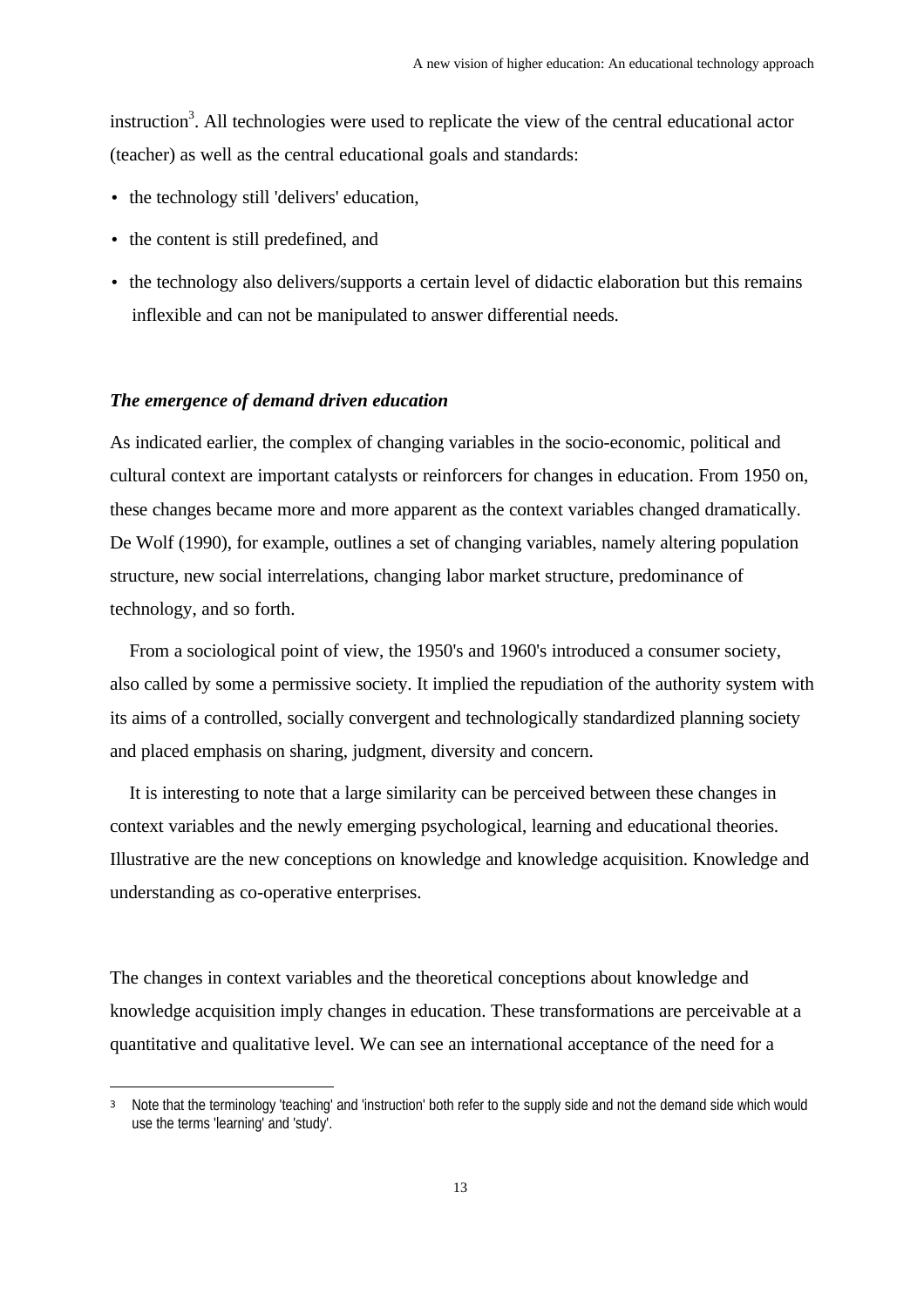longer educational career. Ages for compulsory education tend to begin earlier (4 or 5 year old children now are often required to attend schools) and go on longer, in many western countries sometimes until the age of 18. Also, increasing proportions of students now participate in higher education. In 1950 the United States had approximately 500,000 university graduates (87% BA's, 12% MA's and 1% PhD's). In 1960 the total was approximately the same, but the percentages showed a shift to longer educational careers (82%, 16% and 2%). By 1970 there were more than one million graduates (77%, 20% and 3%) and by 1976 this was 1.3 million (73%, 24% and 3% respectively) (Bachelller, 1977). On top of this, more and more people participate in programs of adult education, lifelong learning, continuing education, non-formal education, independent study, and job-related formal and experiential learning far beyond initial, compulsory education. At the institutional level, we perceive the emergence and proliferation of completely new types of educational institutions such as open universities, institutes for distance education, open study centers. Although examples of these new types of institutions can be found in the beginning of the twentieth century, the real boom only appeared in the post-fifties period. Since 1969 more than 22 new single mode open/distance universities have been founded throughout the world.

Qualitative changes can also be observed in the provision of educational arrangements. It is in this perspective that 'demand-driven' education becomes a central issue. The central role of education is no longer the provision of basic standard arrangements, but rather allowing a divergence of thought and actions necessary for participatory (of both the 'teacher' and the 'learner') lifelong education. In educational literature book titles such as *Learning more and teaching less* (Brewer, 1985), *Choosing to learn* (Woodley et al, 1987), *Beyond distance teaching, towards open learning (*Hodgson, Mann & Snell, 1987), *Self-directed learning: A guide for learners and teachers* (Knowles, 1975), and *Developing student autonomy in learning* (Boud, 1988) clearly illustrate this shift of focus.

Parallel with this change in attitude towards the role of education in society came a change and growth in the technologies available to the actors in education. As is often the case, however, it took some time before the real potential of these technologies were finally recognized,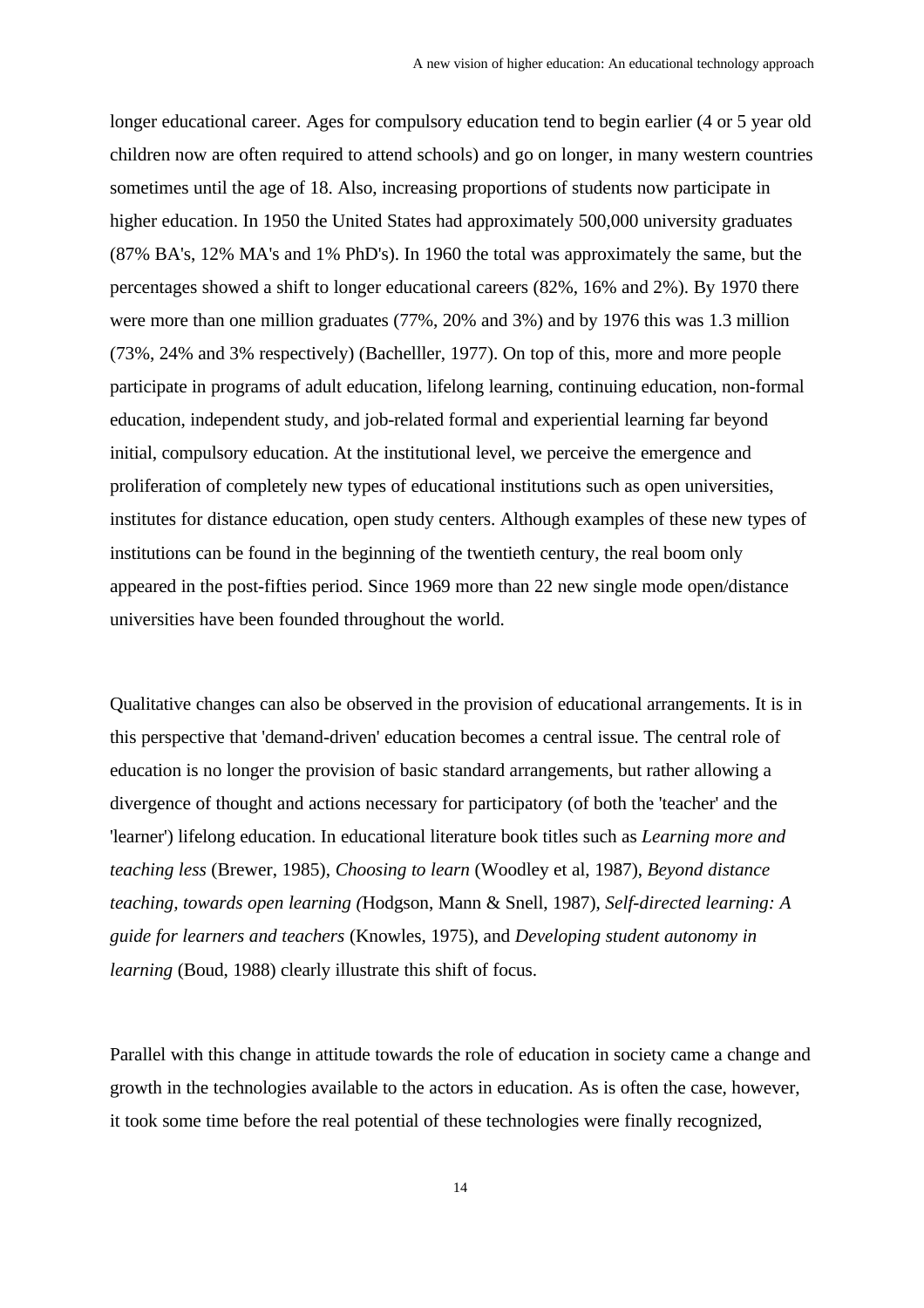accepted and adopted. Kressel (1986), for example, describes the impact of telecommunications, computers and multi-media on education. She indicates that despite the large potential of these technologies, its uses remains fairly traditional. To account for this, she points to the overemphasis attached to technology, often at the expense of the attention that needs to be paid to the educational quality and academic caliber. Bork (1988) blames education for having been obsessed with hardware and of focusing on insignificant and trivial uses of technology in education.

Both Bork and Kressel put forward visions and examples of what the new technology's real potential is, namely to provide active learning environments for students. This need for a switch in education paradigms is widely recognized and acknowledged in literature, during conferences and in research activities. Van den Brande (1993) identified a major trend in technology-based education in Europe where the "supply-driven approach is being replaced by a supply and demand view of the technology-based learning market". The latter is certainly noticeable in the new large scale DELTA research program where one of the main objectives was that "the results will potentially benefit the users of learning technology, at both supplier and learner levels, in terms of flexibility to meet the needs of the user . . ." (ibid., 1993, p. XIII).

De Wolf (1993), in discussing the role that IT plays in making education more effective, efficient and most of all more satisfactory for both students and educators, foresees a three stage approach to the implementation of IT - from substitution through innovation to transformation in and of education<sup>4</sup>.

• In the first stage IT is primarily used as a *substitute*. IT replaces something that the educator uses or the student does. This can lead to an easing of the workload for the educator or an increase in effectivity and efficiency for students in that certain functions carried out by the actors are replaced by a 'better' medium. Substitution, although probably a necessary first

i

<sup>4</sup> *Substitution* in education is the replacement of one medium or technique by another without changing the substance or structure of the primary process.

*Innovation* in education is the use of new media or techniques in such a way that the process of education itself is significantly changed.

*Transformation* is the redesign of education in such a way that it no longer bears a principal likeness, either in form or in function to what it is now.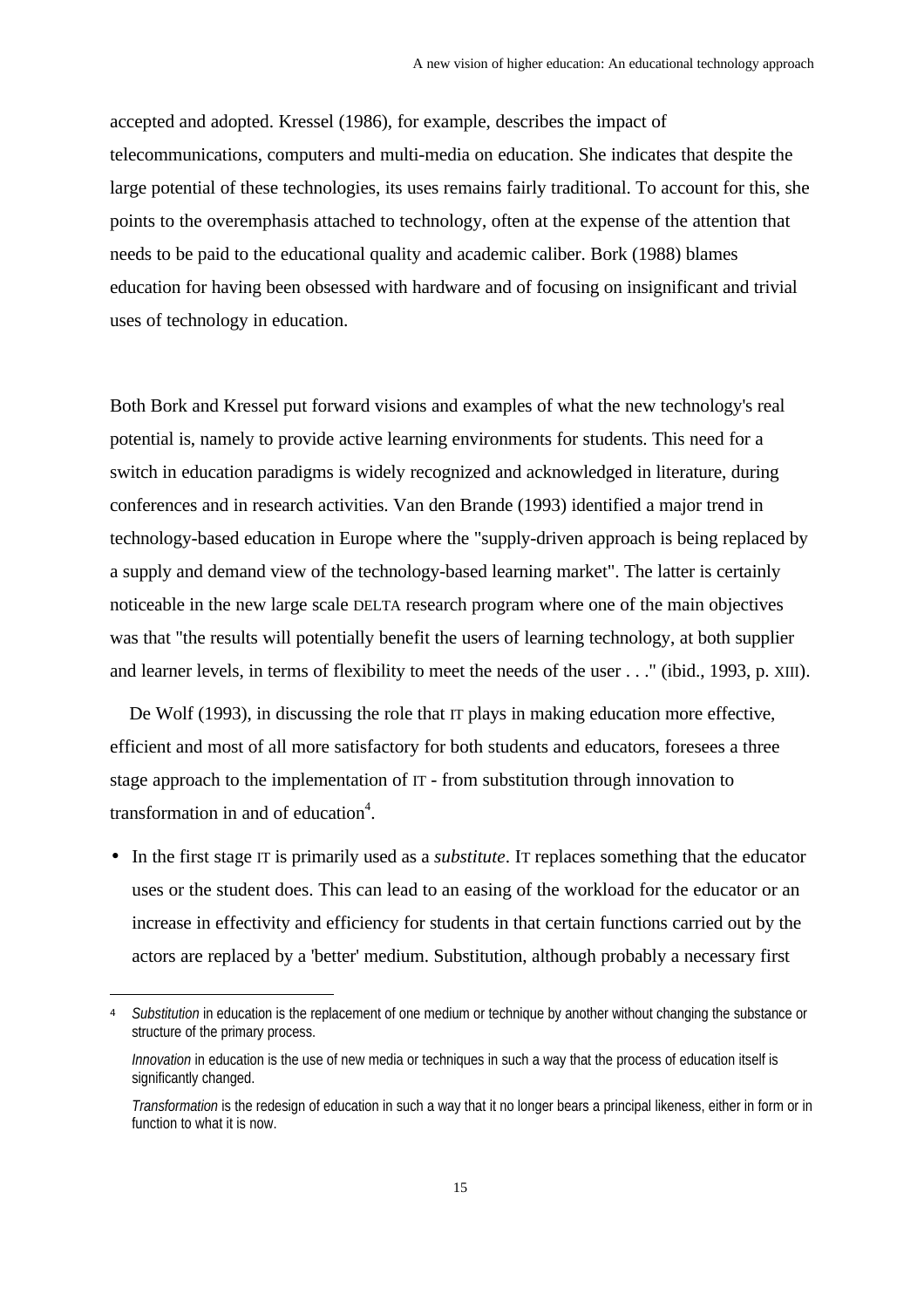step on the road to demand driven education, is not, and does not in itself lead to innovation.

- *Innovation* requires changes in both the vision regarding and execution of the educational process. It is the use of new media and techniques in such a way that the process of education itself is significantly changed. This is, for example, how the Open University of the Netherlands (OUN) uses its practicals in Science education. They neither use nor see IT as a replacement for practicals, but have rather given a new meaning and new place to practicals of all types, including IT-practicals (Kirschner, 1992).
- *Transformation* goes a step further. If education is transformed, it means that education ceases to exist in its present form. Its concepts, paradigms, theories, and laws cease to be valid and are replaced by new concepts, paradigms, theories and laws. It is only in this setting where the possibilities which IT can offer can be completely utilized.

These ideas are fully realized when educational applications begin to exploit the 'interactivity' possibilities of the new media. The educational metaphor supported by interactivity is "I teach something to myself" rather than "Someone teaches me something". Chacón (1992) identifies in this respect three major characteristics of the technology supporting the notion of interactivity, namely dialogue, alterability and richness of stimuli. Interactive video, hypermedia, intelligent interactive multimedia are technology applications that seem to be able to realize this potential. They build upon a varied set of hardware components that can be rather simple (i.e. low-speed computer with low resolution monitor) or based on complex and advanced components such as high speed computers, high-resolution color monitors, CD-ROM, high-quality video image and sound, laser video/discs, and so forth.

# *The nature of demand driven education*

Thus far, demand driven education has been contrasted with to supply driven education. A better understanding of this term is needed before we proceed any further. In demand driven education "the student is the principal arbiter in making judgments as to what, when and how learning will occur. Typically, students not only select and sequence educational activities, but identify, create, cultivate, pursue, and satisfy their individual learning needs" (Hannafin, 1992,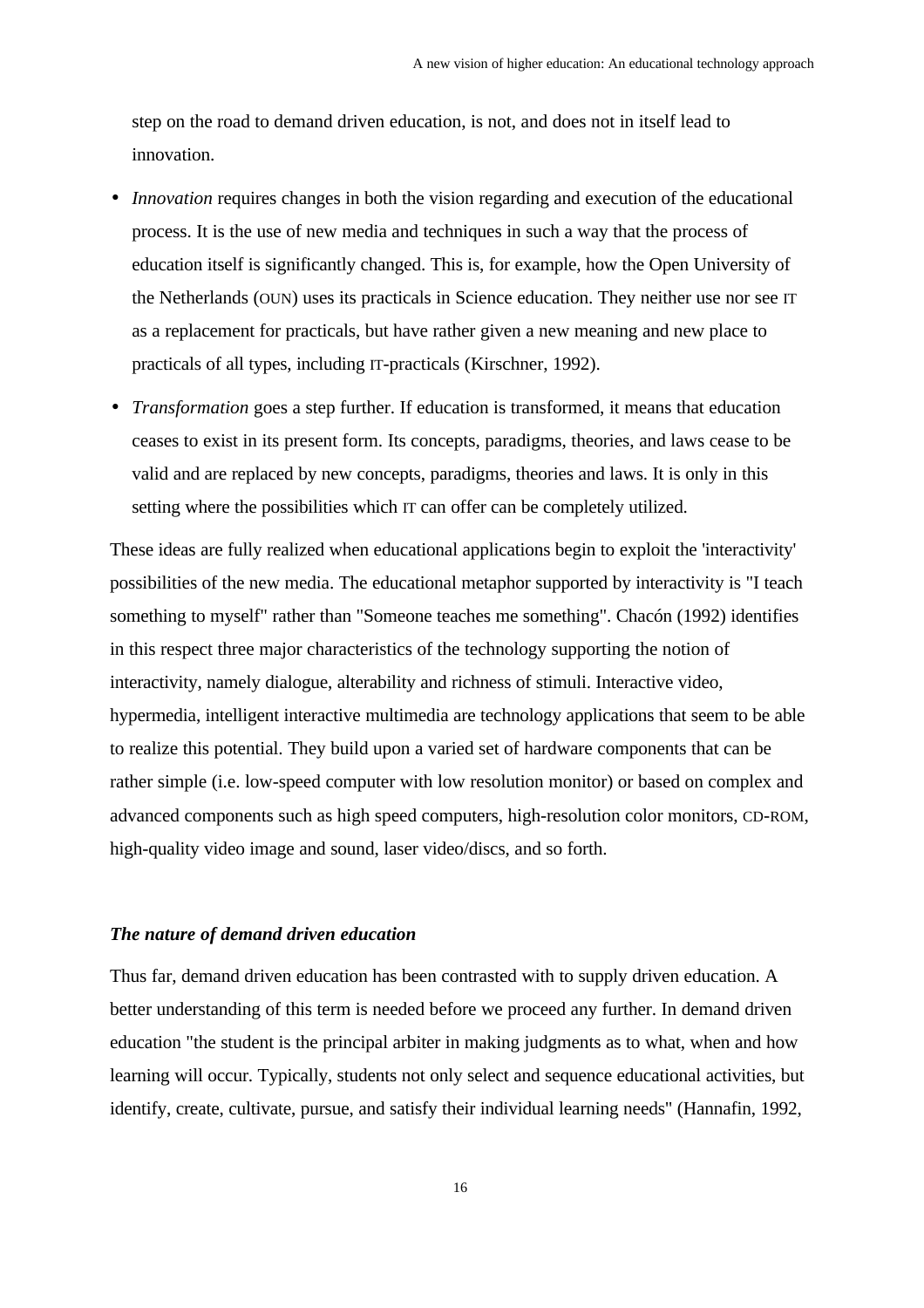p.54). Students make decisions in relation to two different fields, namely on the content of the study and the didactic elaborations used.

- Content decisions are related to the specific themes, objectives, and activities that the students want to be involved in when tackling a specific domain. These decisions can also affect the order and the structure of the content of that which is to be studied. In this respect, questions such as: What theme will be studied first? Will parts of the content be omitted? What content parts fit my study intentions or professional ambitions? become highly important.
- Decisions about the didactic elaboration are related to questions dealing with the representation level preferred by students prefer, the desire to make use of embedded support devices such as schemata, illustrations, examples, key concepts, advance organizers, summaries, glossaries, typographical cueing, adjunct questions, (self) test items, and so forth.

The question which now arises is: If demand driven education depends largely on such levels of freedom, does this not make learning trivial and even impossible? Hannafin (1992) states that this kind of education tacitly presumes that students either *possess* the meta-cognitive skills (competencies) needed to make effective judgments, or that they can *be induced* to make appropriate choices through advice, hints, or guided reflection (cf. also Marchionini, 1988). Good education is neither the exclusive prerogative of the student or the teacher/institution, but is the product of the *joint* efforts of the student and the institution. Institute and student work together in the *study process*, each having its own tasks and responsibilities, in pursuit of a common goal. The effectiveness of education is the degree to which an institute is successful in promoting and facilitating integrated educational and study objectives and the degree to which individuals are successful in attaining them.

The promoters of demand driven education take special account of this potential threat to the effectivity and efficiency of the demand driven study environment which they promote. First of all, demand driven education is especially propagated in the context of adult education.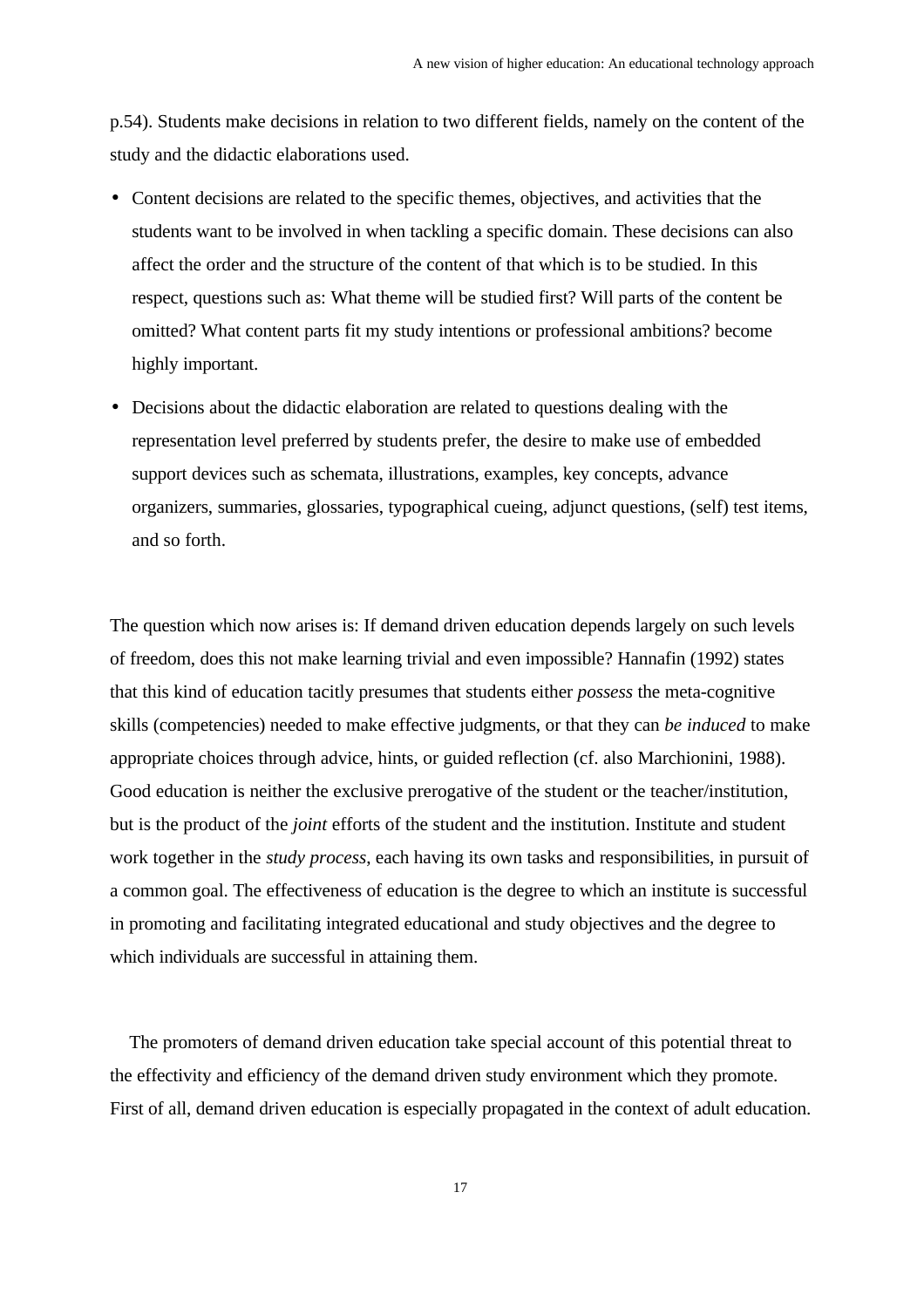This can already answer some of the criticism about the inability of students to cope with the decisions they are expected to make. But even then, the criticism of Hannafin can remain valid. Are students able to cope at one and the same time with their study process at both the content and the meta-cognitive level? In other words, are adults even able to tackle new domain knowledge and be able to deal with the way they study this domain knowledge? It is in this context that both the role of IT and the way IT is implemented can play a central role.

Before such innovation (on the way to transformation) of education can be achieved, it is necessary to consider the problems that can arise along the way.

# **Problem 1 - Resistance to change**

Innovation, either voluntary or imposed, is never easy. It almost always goes hand-in-hand with feelings of unrest. People enjoy equilibrium and familiarity and tend to resist change. Familiarity breeds not contempt, but rather a feeling of tranquillity. Anything that tends to upset this balance is experienced as risk-taking and seen as a problem and/or a threat.

Change is a serious personal and collective experience characterized by ambivalence and insecurity. Teachers, who individually and collectively play key roles in the innovation of education, are members of a social system - the school - and have common ideas about the meaning of their work and how change can affect this. Fullan (1982) sketches the *subjective reality* of the teacher as follows:

'. . . teachers are uncertain about how to influence students, especially about non-cognitive goals, and even on whether they are having an influence; they experience students as individuals in specific circumstances who, taken as a classroom of individuals, are being influenced by multiple and different forces for which generalizations are not possible; teaching decisions are often made on pragmatic trial-and-error grounds with little chance for reflection or thinking through the rationale; teachers must deal with constant daily disruptions, within the classroom managing discipline and inter-personal conflicts, and from outside the classroom . . . making announcements, dealing with the principal , parents, central office staff, etc.; they must get through the daily grind; the rewards are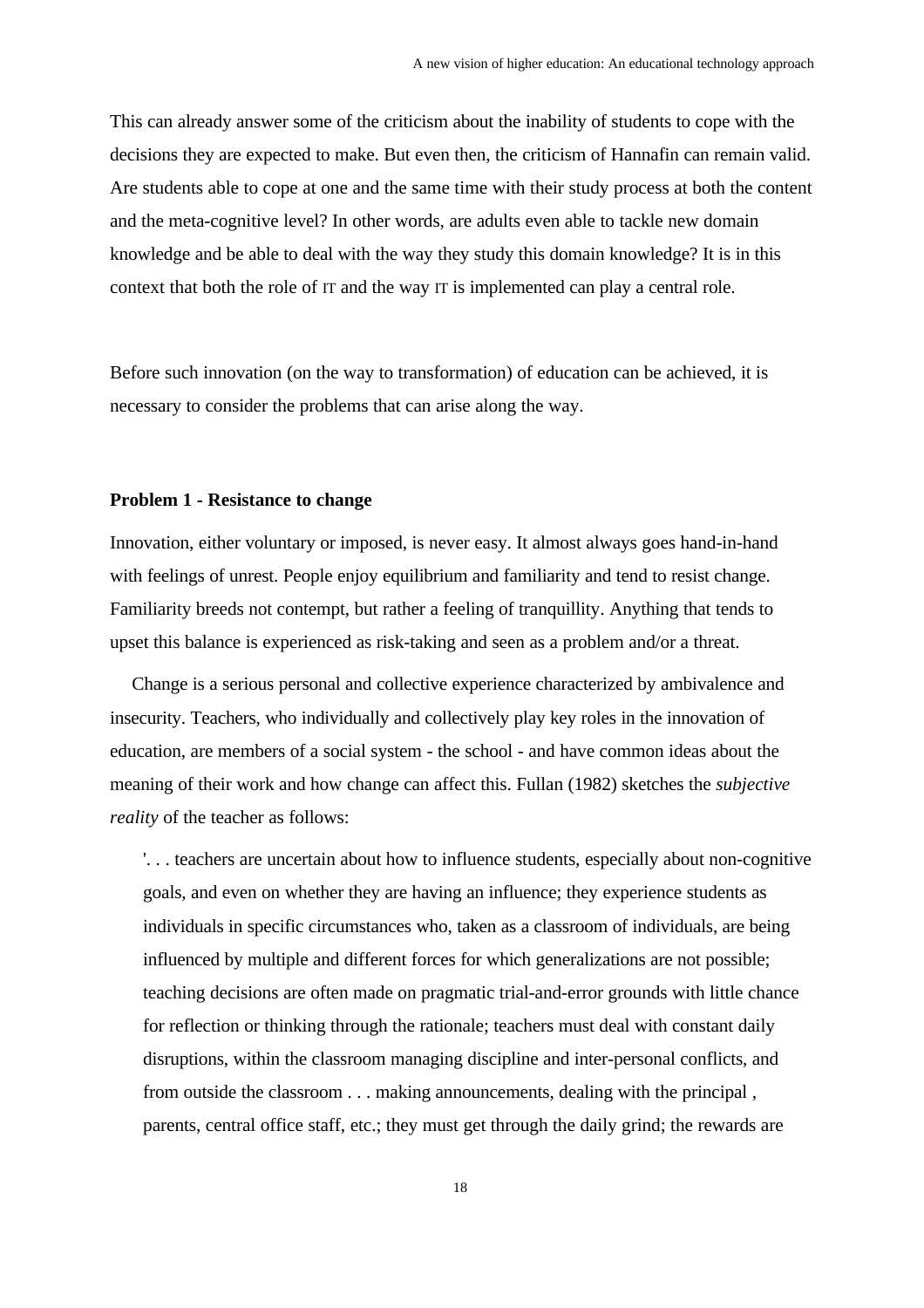having a few good days, covering curriculum, getting a lesson across, having an impact on one or two students (success stories); they constantly feel the shortage of time.'

Within this situation, teachers often operate in too full classrooms in which diverse activities must be carried out with respect to instruction and control. They must simultaneously devote individual attention to certain students while monitoring the work of other groups within the same class. They must anticipate and solve both content and didactic problems in 'real time'. In such a situation, the potential for something going wrong is high and it often does.

For just this reason innovation often appears to teachers to be a waste of time. Feelings of solitude, alienation and being trapped are reinforced, stress and time pressure increases, and the number of disturbances encountered does not decrease. Beyond this, many teachers experience the personal costs involved with innovation to be high with no concomitant, objective proof that the investment will be worth the costs. Innovation is often a question of idealism or trust. It requires teachers to either operate from a feeling of 'a higher good' or to have faith that the fruits of their labor will be worth the investment.

Added to these subjective aspects of innovation, there are also a number of *objective aspects* not particularly beneficial to the process of innovation. For teachers, innovation means:

- making use of new or revised materials, media or technologies in an existing situation;
- making use of new didactic techniques or teaching strategies for the attainment of a new situation; and
- changing their ideas about the educational premises and theories upon which they base their actions.

A teacher who introduces new materials or technologies without changing his/her didactic strategies and techniques is only busy with *substitution*. A step further is the teacher who combines the use of new didactic techniques with the implementation of new media or technologies. This teacher is busy with *innovation*. The teacher who also changes the

19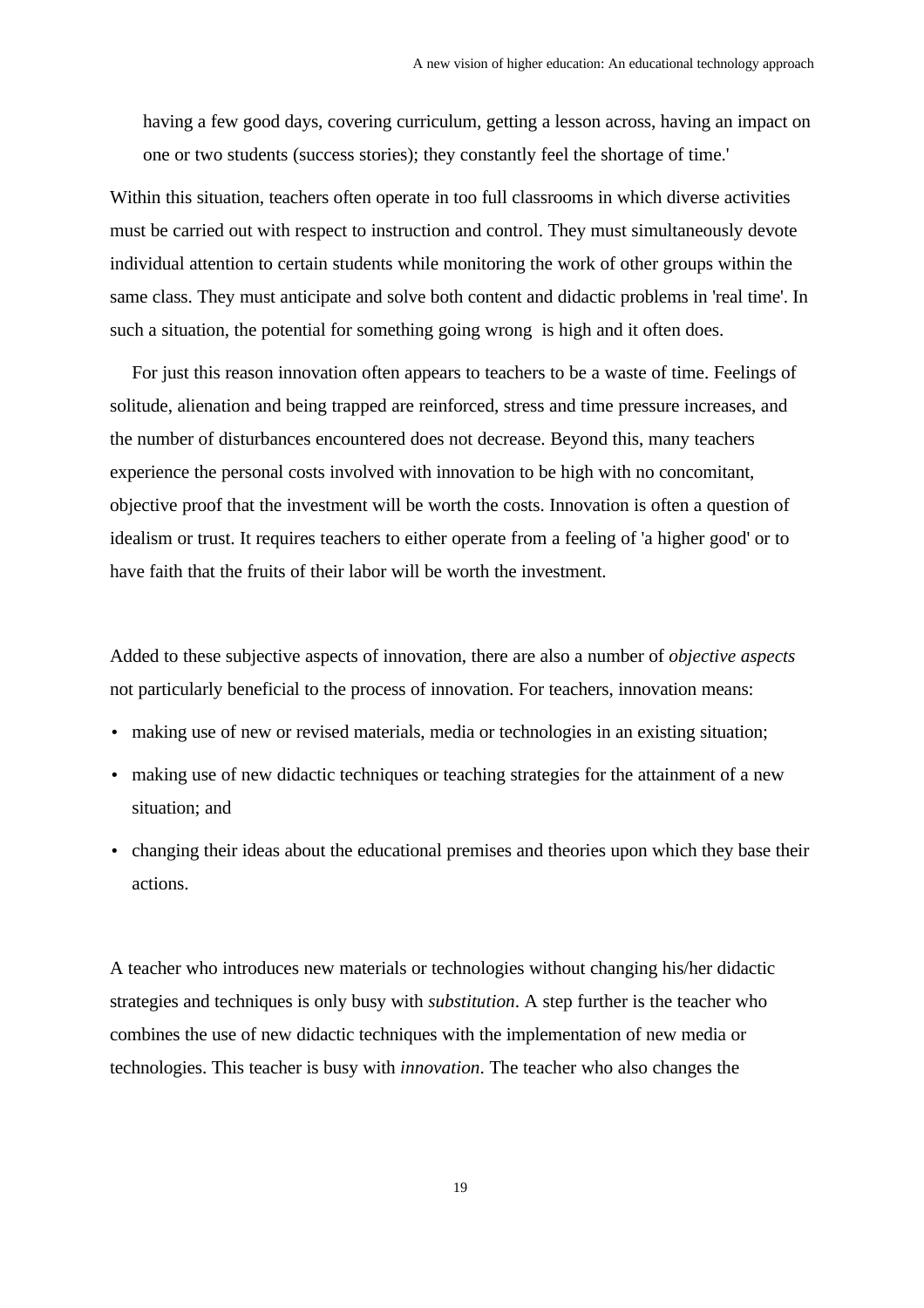foundations of his/her actions and is, thus, busy with all three components of the objective reality of change, is busy with *transformation*.

Against this background, it is understandable that there is a very real resistance to innovation. This resistance can be classified into four categories, namely:

- *Maintaining the status quo* Changes in complex organizations result in risk, insecurity and stress. People do not appreciate these feelings and strive to avoid and/or reduce them. The teacher's only security are traditional notions on his or her own role and function. Toying with those notions irrevocably incurs strong resistance.
- *Incomprehension* It's hard to develop and present a simple, practically imaginable and makeable design for an innovated educational institution. It is possibly harder to get these plans accepted. This acceptance and the concomitant feelings of involvement are necessary to allow teachers to create the necessary distance between the existing situation and the desired situation in order to determine how to bridge that gap.
- *Investment* Innovation requires investment. Personnel have to be trained, equipment and software needs to be purchased, for a period of time old systems will have to be maintained along with the new, there is a need for communication with clients (students, parents, . . .) and negative developments will have to be corrected. Enthusiasm and ideals are a good begin, but not much more than that!
- *Delay of gratification* It often takes quite a while before teachers begin to reap what they have sown. In the beginning it appears as if (and often is also the case) that the situation gets worse instead of better. Teachers have more work and more uncertainty and the possibility always exists that at the moment that they are just about ready to reap the profits that they are 'punished' by new ideas, plans and tasks.

# **Problem 2 - Absence of vision**

Education is burdened by its history, culture and poignant lack of vision. Its policies are often reactionary in the literal sense of the word and often resembles a pendulum or a yo-yo. Its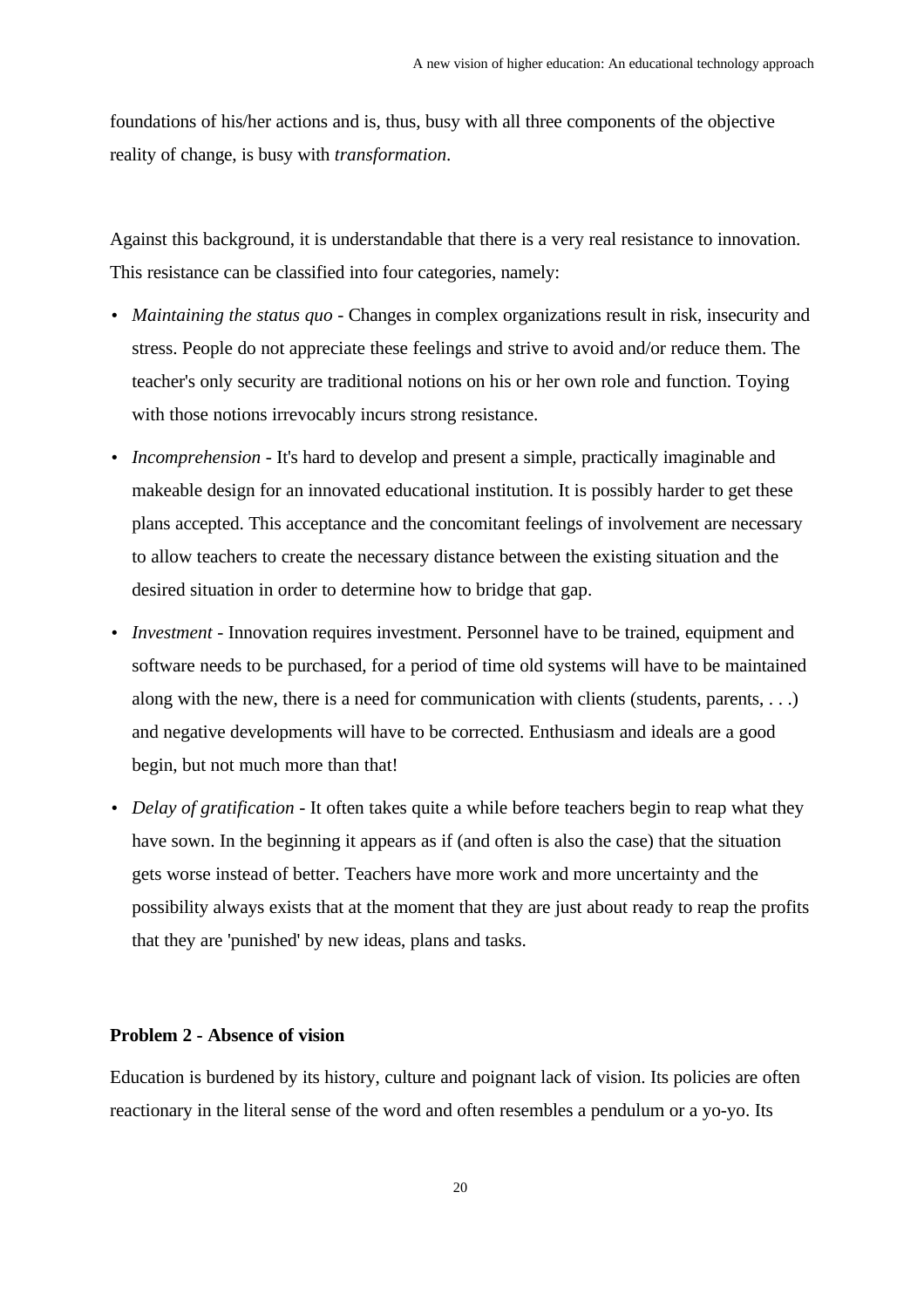administration is seldom based upon considerations of effectiveness, efficiency or increasing the satisfaction of its students or faculty. The roles of the various actors within the organization are often shaped by non-academic factors such as habit, seniority, acquired rights, expectations, and political and strategic preferences - the existing culture - and by academic criteria such as research, publication, Ph.D. supervision and so forth. Institutions for higher education are complicated, impenetrable organizations subject to complex explicit and implicit rules, regulations, policies and agreements, all of which do not always enhance efficiency, effectiveness or satisfaction and almost never can be accused of being based on any kind of educational vision. When it comes to the implementation of new media, it appears as if this characterization increases exponentially.

The incorporation of new media and technologies in education has primarily been based on the media and not on education or didactics. A commercial company first decides which direction it wants to go and then determines the infrastuctural and technological consequences of this change, although here too there are exceptions. General Motors, for example, in seeking to remedy quality and productivity problems in the 1980's invested approximately \$50 billion on automated assembly lines and robots for its manufacturing plants. Ten years later, the absolute gains in quality and productivity were marginal and gains in relation to its competitors were actually negative while GM's competitors (American Nissan, Honda and even Ford) had made much smaller investments. Why hadn't the silver bullet worked? The answer is simple. GM poured money into technology, but paid little or no attention to the overall design process. The new technology on the assembly lines could not resolve key design problems in the product (Green & Gilbert, 1995). Sound familiar?!

Education habitually incorporates technologies in the hope that they will solve its problems based upon the technology and not based upon an analysis of the problem and then begins to search for how the chosen technology can best be implemented. This often results in simple substitution where educators and administrators often see a great amount of effort on the part of the staff resulting in minimal gains at best. Instead of first defining the problems that need to be solved in terms of the functional requirements of a system to solve or avoid them

 $21$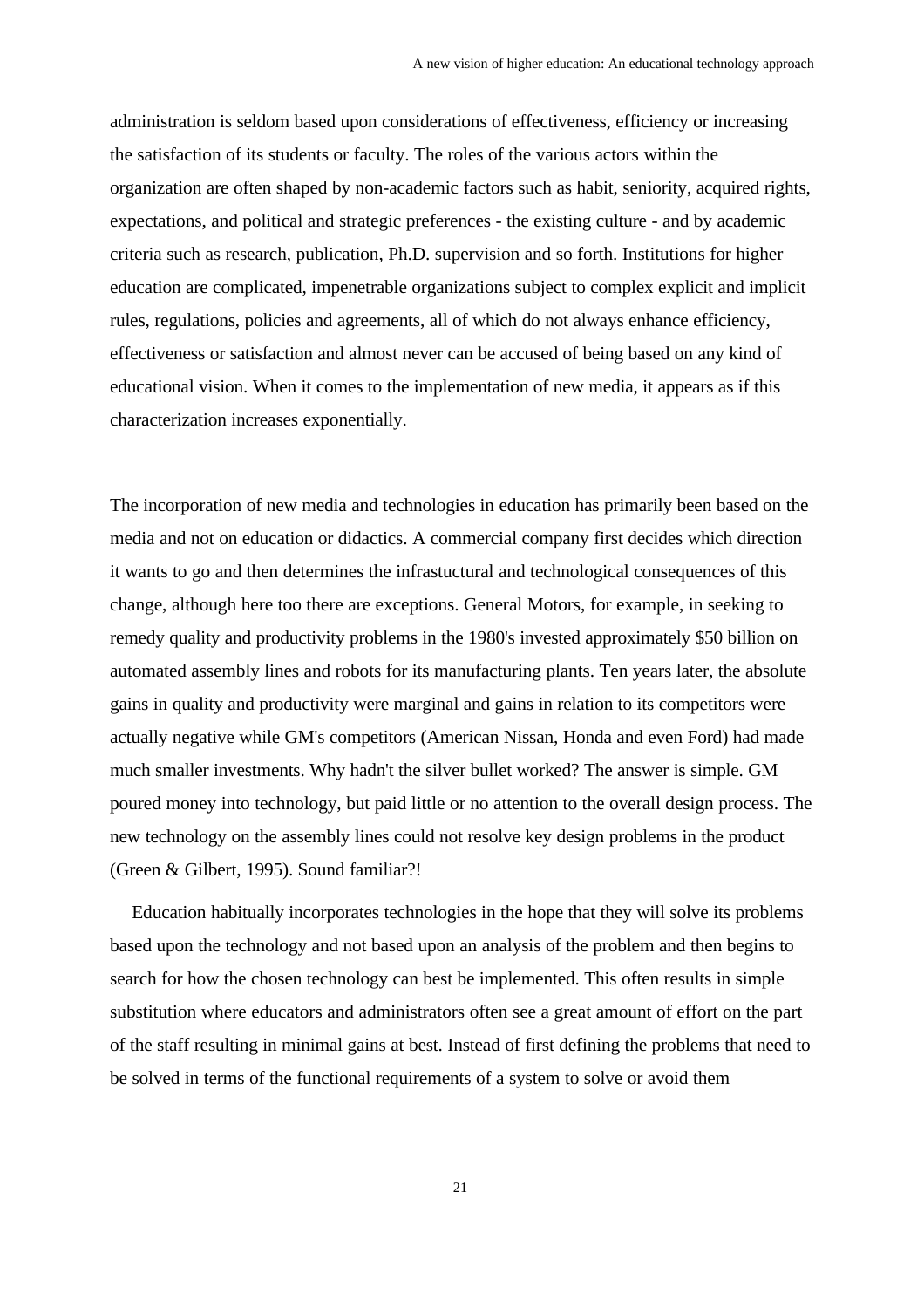(something every designer learns in Design 101) and consequently choosing the optimal solution in terms of processes and technologies, education shoots first and asks questions later.

What then should education in general, and higher education specifically be and how should it be structured? Simply stated, the structure of an educational institution could and should be such that, taking all the specific characteristics of learning processes, knowledge transfer and culture transfer into consideration, it operates to optimize effectiveness, efficiency and satisfaction. To function well, an educational institution should meet the following criteria.

- It must define a coherent set of educational or didactic premises which form the basis for all further decisions. These premises are basically technology-free with respect to their implementation. They don't prescribe a certain technology and can be implemented independent of specific technologies. In this respect they are living and evolutionary in that new technologies can be easily plugged in without exorbitant expenditures of effort on the part of teachers or students who use them. Teachers and students can continue to do what they were used to doing and the technologies magically FIT.
- It must set objectives for both teachers and students along with providing the criteria and facilities for attaining them.
- It must make the resources and input necessary for increasing the efficiency and effectivity and satisfaction of the process available and accessible.
- Educational planning, therefore, requires educational institutions to be designed so that all three previous criteria are met.

The actual functioning of the institution should subsequently be constantly compared with the design so that any discrepancies or divergence can be identified and so that a strategy can be developed to bring reality as close as possible to the ideal.

Educationally and didactically responsible use of modern technologies - in other words according to a well thought out didactic concept - could open the door to that *third educational revolution* (Kirschner et al, 1993). Through the responsible application of the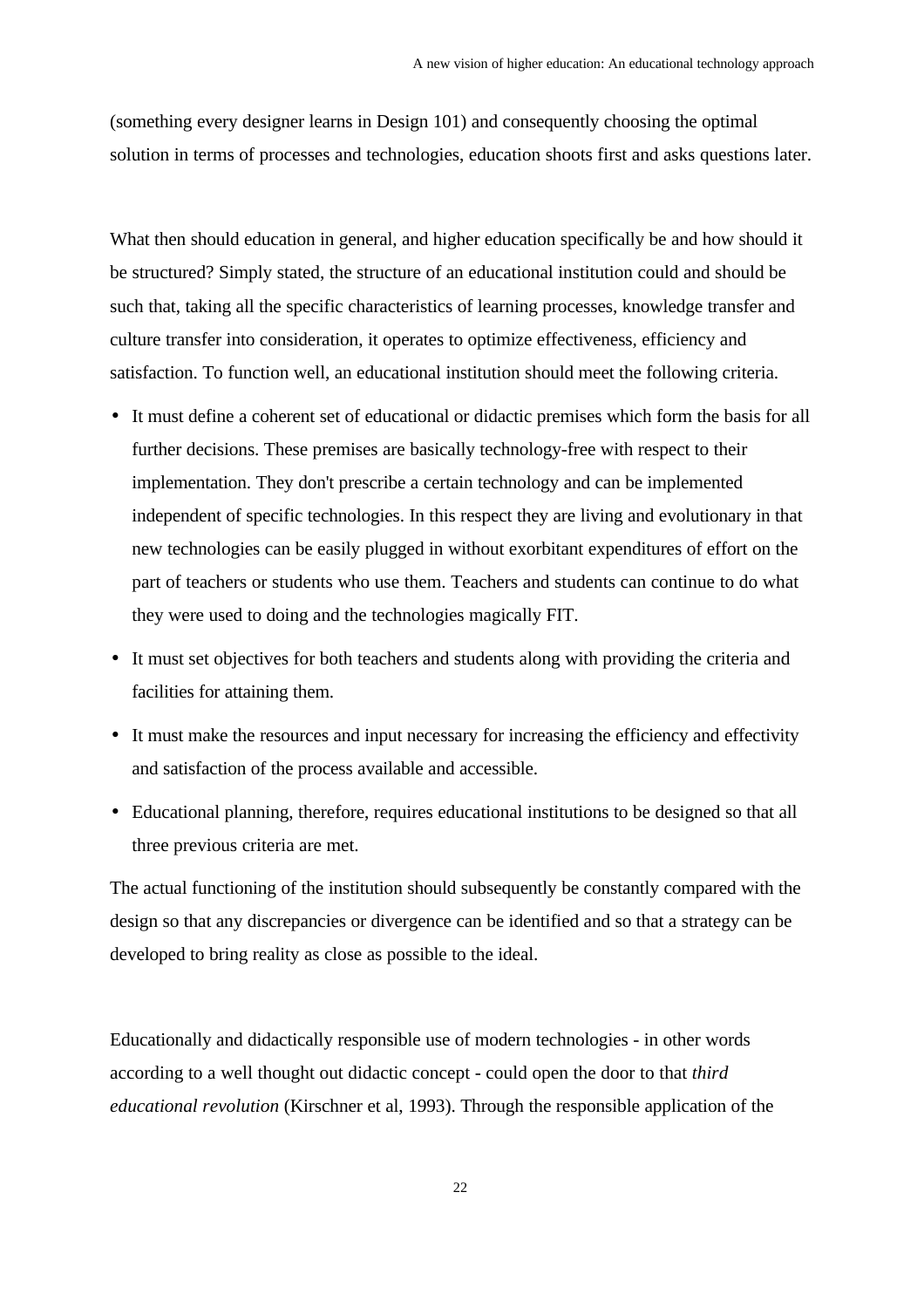possibilities and functionalities of technologies such as networks, on-line data bases, computer modeling and simulation, intelligent search and query systems, student tracking and registration systems, assessment systems, etcetera it becomes possible to deliver education to large groups of students spread over geographically diverse areas in a way which is virtually independent of time, place and pace. Students can work alone, work together in groups or be tutored personally in their own homes or places of work by an expert independent of where they live and when they choose to study. Students can determine which knowledge bases they need or wish to use (experts spread around the world on the Internet are also sources of knowledge), when they wish to use them and in the manner they choose. Teachers - or more applicable study mentors or stimulators - can monitor and support more students and students can now make use of tutors based upon expertise and not geographical proximity. Institutions can have access to large testing systems and item banks and can use them for tailor-made placement, testing and certification. In other words, education can become more effective, efficient and satisfactory for institution, teacher and student and can allow education to make the transformation from a supply driven to a demand driven commodity (Kirschner & Valcke, 1993) such that it:

- integrates study and education into the social context of both the students and the institutions and
- creates, through this integration, optimal conditions for a more functional integration of study and education into society itself.

#### **Case study 3: Brave new world**

For a well-designed system, a framework in which the functionalities of the system as well as the actors and their tasks and responsibilities in the system must be defined. In other words, the nature of the process has to be described in such a way that the various phases which have to be passed through are identified and the functionalities and activities of each phase are described. The general framework developed within the Educational Technology Innovation Centre of the Open University of the Netherlands lends itself to such ends (Van der Linden et al, 1993). Through that framework or model it is possible to *systematically* examine the design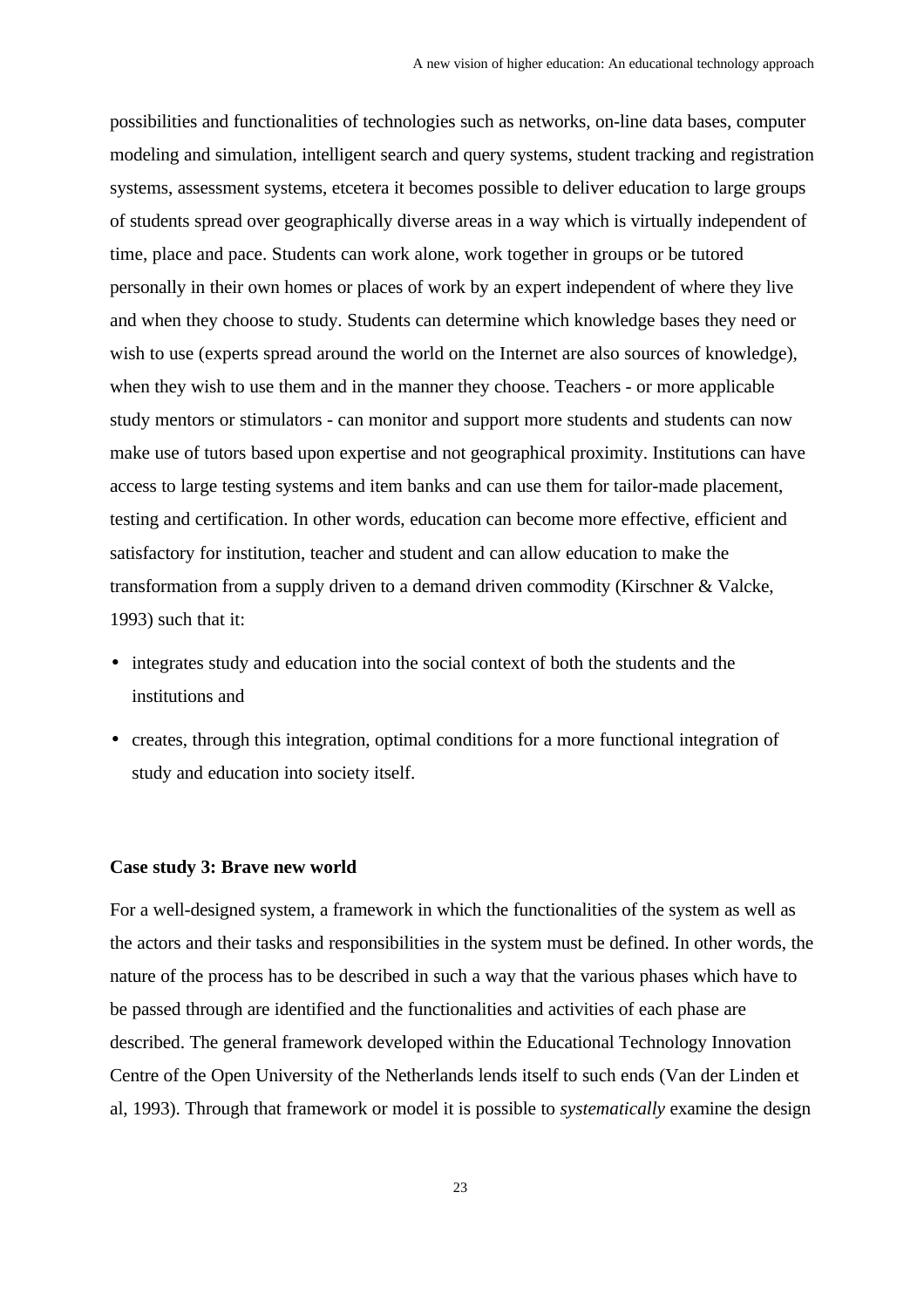and performance of an educational institution and to assess the degree to which its aims are effectively and efficiently realized. At the same time it can facilitate the selection of a technical infrastructure most consistent with the coherent performance of tasks by both students and institution.

# [Figure about here]

One of the features of the model is that a number of generally accepted, 'self-evident' misconceptions within education can be corrected. The aim of education is to provide opportunities to study. If one sets aside the stubborn conviction that education must always involve direction by a teacher and starts thinking in terms of efficient didactic arrangements for the student, one is left with the concept of study processes that are facilitated by education students and institutions participating in the process of study. Thus, the design of an educational institution becomes the design of an *environment* in which all kinds of *study processes* can take place through interaction between the institution and its students. The amount of interaction is in turn characterized and actually determined by the number of degrees of freedom in the needs and choices of the students and the possibilities and limiting conditions of the institution. Thus, what we have is a continuum from open (many degrees of freedom) to closed (few degrees of freedom).

# *The study process*

Study takes place in a number of steps or phases which are not necessarily sequential and which are often, at least partially, repeated. In each phase, the institution provides certain *services* or *facilities* based upon its *mission*. The student performs *tasks* and *activities* and has a study environment guided by a certain *intention*. The division of tasks and responsibilities between institute and student will vary from one situation to another. There is also considerable variation between phases in terms of time and resources expended for and in them. However, no single phase may be passed over, and each phase involves both tasks and responsibilities for institute and student alike. The phases are: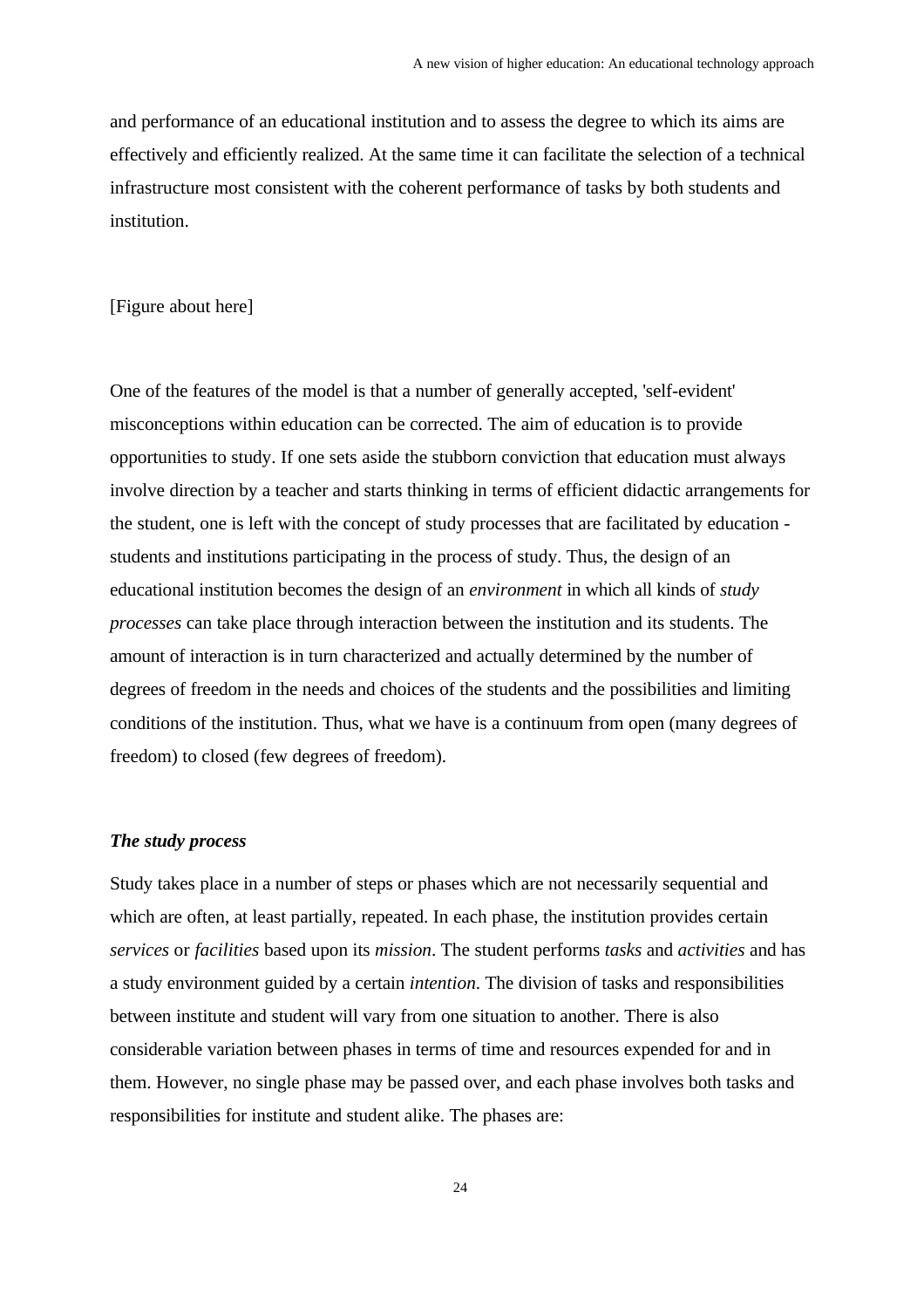*The information phase* where students orient themselves to higher education in general, and to a specific subject at a specific institute in particular. This information is necessary to make well reasoned and sensible choices. The institute carries the brunt of the load in supplying information to meet the students' questions. With respect to a specific institution, students may, for instance, want to know what is available or what can be expected concerning:

- the study in general
- courses and/or programs provided;
- available support (guidance/tutoring);
- requirements (entry/time/money/activities) and
- employment prospects upon completion.

Information of this kind might be available centrally (from the institution), locally (from departments within the institution) and peripherally (in libraries, shopping centers, at home etc.). Technically, the information made available in this phase can be verbal or printed and may be made available personally or telematically (video-text, on-line via a modem, voice mail, etc.).

A characteristic of this phase is that the student-institute relationship is completely open. The student has simply decided to consider the possibility of study, while the institute merely provides information about what it has to offer. The student is the information gatherer, the institute the information provider. The information exchanged at this point is primarily oneway, from the institution to the student.

*Intake phase* involving the obtaining of study-related information about the student prior to the start of a given course of study at a particular institution. The process provides student *and* institution with information on a number of variables, making it possible to better determine an appropriate course of study as well as the contours of the study (study arrangements). Ideally, the institute will have at its disposal a number of instruments with which to effectively and efficiently gather the required information. The type of data sought will typically include prior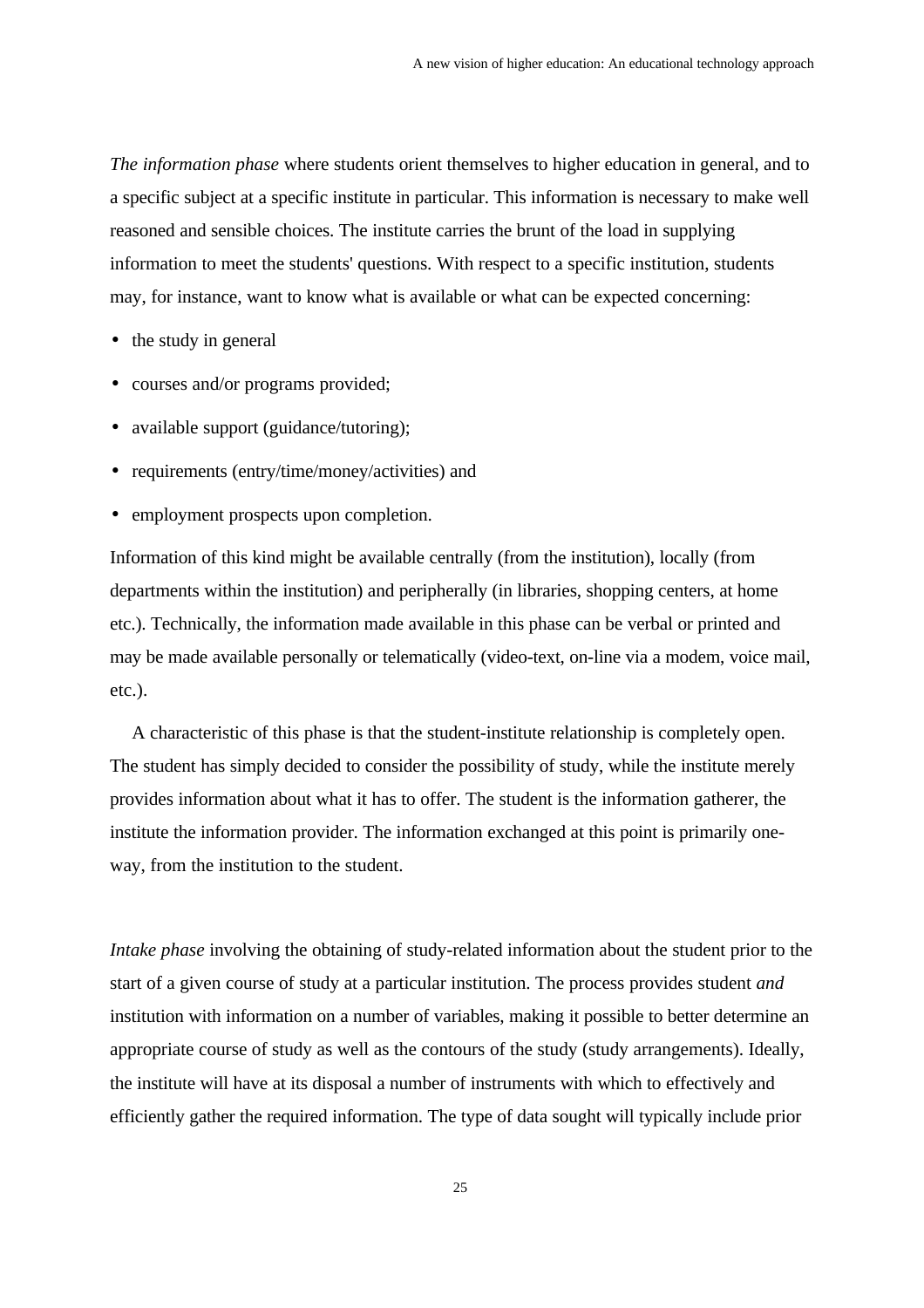knowledge, preferred or utilized study strategies, degree of independence, envisaged end terms or expectations (study intention), study skills, available facilities and so on. It is characteristic of this phase that both the institute and the student obtain information. The student is the information provider, the institution and the student are both information gatherers and users.

*Course advice and determination phase* in which possible courses of study are generated by both the institute and the student to enable the student to make a decision about a study. The information obtained in the *intake phase* is compared to what the institution can offer so as to achieve an 'optimal match' between student and institution. In other words, using the information obtained by means of fully supported dialogue between student and institution, the two parties together look for suitable courses of study.

The result of this process is advice that the student, in view of his or her independent status, self responsibility and right to self-determination, may or may not choose to follow. The (as far as possible customized) advice provided represents a concrete, optimal harmonization of the student's requirements, the student's capabilities and the institution's possibilities. It specifies, for example, the required' or advised entry level, selected goals, subject matter, didactic approach, materials and provisions necessary (i.e., books, computers, networks, internship periods etc.), degree of guidance and independent-study, scheduling, planning and organization of the study, methods of (formal) evaluation and type of certification available upon completion.

In this phase, the information obtained by the student and the institution are compared. The advice from the institution is translated here into a choice by the student<sup>5</sup>.

*Contract phase:* In this phase, the course of study chosen by the student including the agreed upon obligations and responsibilities of both the student and the institution is set down in a contract between the student and the institution. The contract also sets down the financial and other rights *and* obligations of the two participants in the study process. Changes may only be

i

<sup>5</sup> The choice, of course, may end up to be 'don't begin' or 'begin somewhere else'.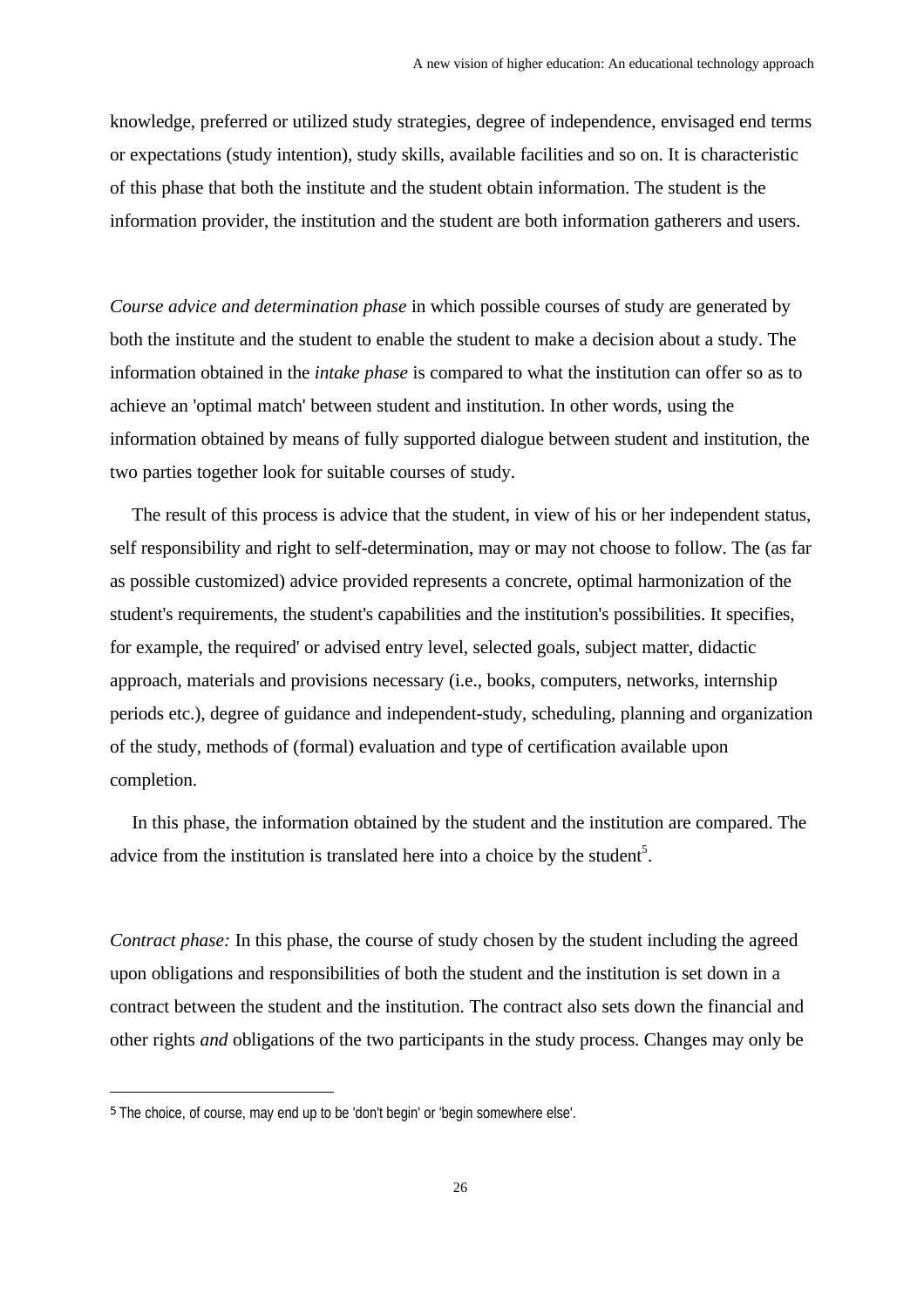made by mutual consent. Contractual changes can have either content (changes in study aims or end terms), logistic (schedule, supervision) or financial consequences.

*Execution phase:* This is the central phase of the study process. The other, more preparatory or introductory, phases serve directly or indirectly to support this phase. While executing a course of study, the student carries out the agreed study activities within the agreed period and amount of time. The institution does its part in providing the agreed upon content support and guidance. Student and institution have a system of progress registration and evaluation at their disposal to ascertain whether the student's progress and execution are in accordance with the agreements in the contract. In other words, both participants are provided with information to use as a basis for reviewing the earlier agreements or modifying the study by means of (formative) evaluative discussion.

In addition, while studying, student and institution have the opportunity to exchange information on subject-matter, didactics, progress and execution via both personal contact and information-technology.

*Formal examination:* The study process is concluded with the formal examination as was agreed upon in the contract if that were actually the case<sup>6</sup>. This examination serves to establish the degree to which the agreed upon aims and goals have been achieved. For the examinations, the:

- content is clearly related to the relevant study aims and goals:
- timing and form are in concordance with the provisions of the study contract; and
- location is chosen with due consideration for the student's circumstances.

*Award of qualifications/certification:* Qualifications or degrees are awarded when a student has successfully completed a contracted study process.

i

<sup>6</sup> A student can always choose to audit a course of study without examination or credit.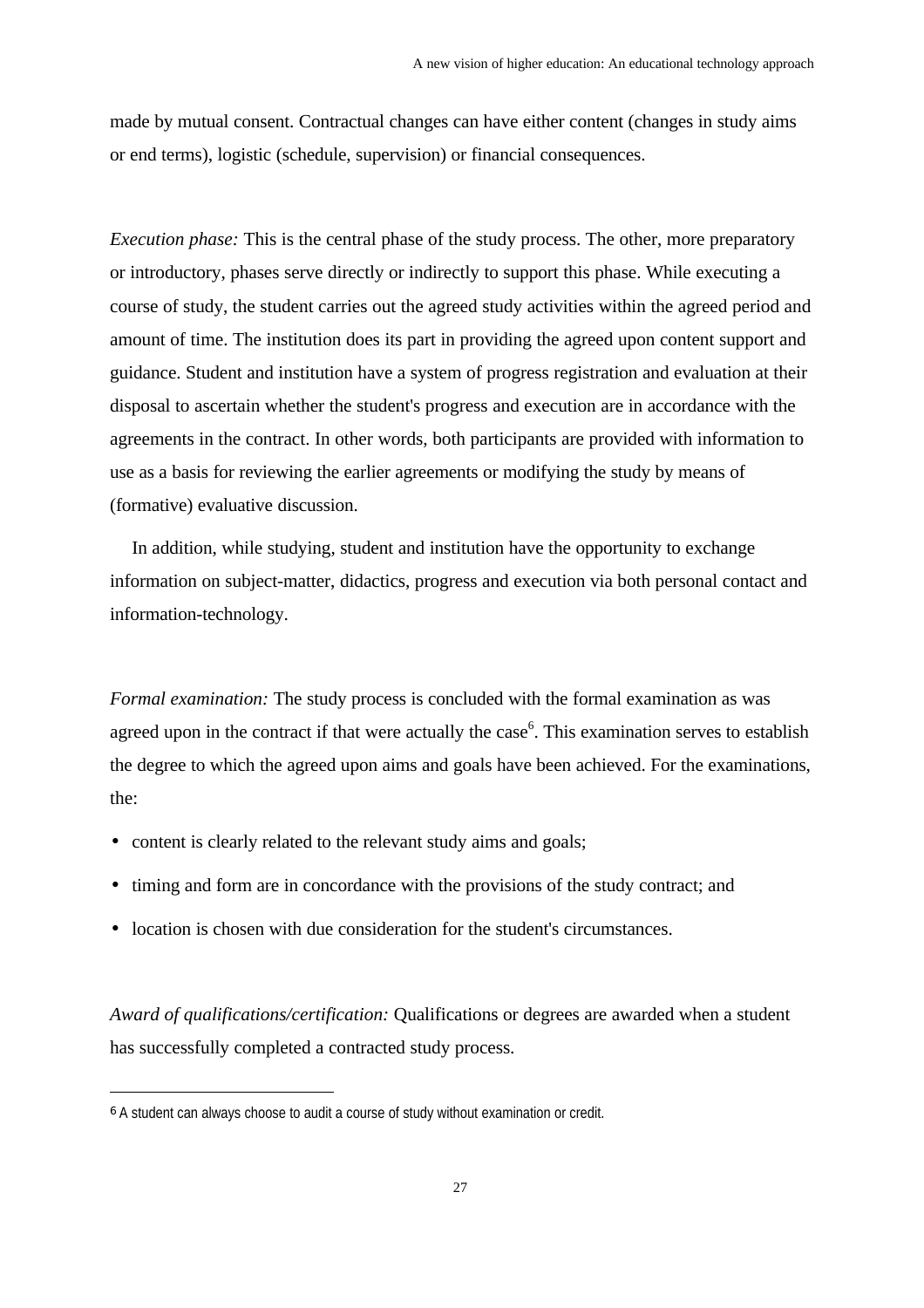# *The roles and input of the participants*

As already stated, both the student and the institution have a role to play in and a contribution to make to the study process. The following two sections cover the two participants.

#### THE STUDENT

A (would-be) student begins a (proposed) study with *intentions* regarding the study itself and the role and function that the study will play in his or her life. With regard to students, the following matters are relevant:

*Responsibility and right of self-determination:* The degree of responsibility and selfdetermination ascribed to a student determines the margin of freedom he or she has in the organization and pursuit of the study process. Other factors relating to this freedom include the institution's mission, the limiting conditions in which it must work, and considerations of effectiveness, efficiency and satisfaction (for both students and institution). Formal aspects and consequences of this are clearly seen in the *information* and *intake* phases, are considered in the *advice and determination phase* and are laid down in a *study contract*.

The student is given the opportunity to discuss with the institution the degree to which he or she is willing and able to assume responsibility and exercise the right of self-determination in his or her study. If a student wishes, he or she may share or even delegate all or part of this responsibility and right of determination with or to the establishment.

What this means is that the participants together try to clarify the relationship between the components of study and to specify the consequences of this relationship for the design and content of the study process. In short they try to decide what the participants can and may expect of each other.

*Relevant prior knowledge, skills and attitudes:* The principal requirement is that students themselves gain insight into their own prior: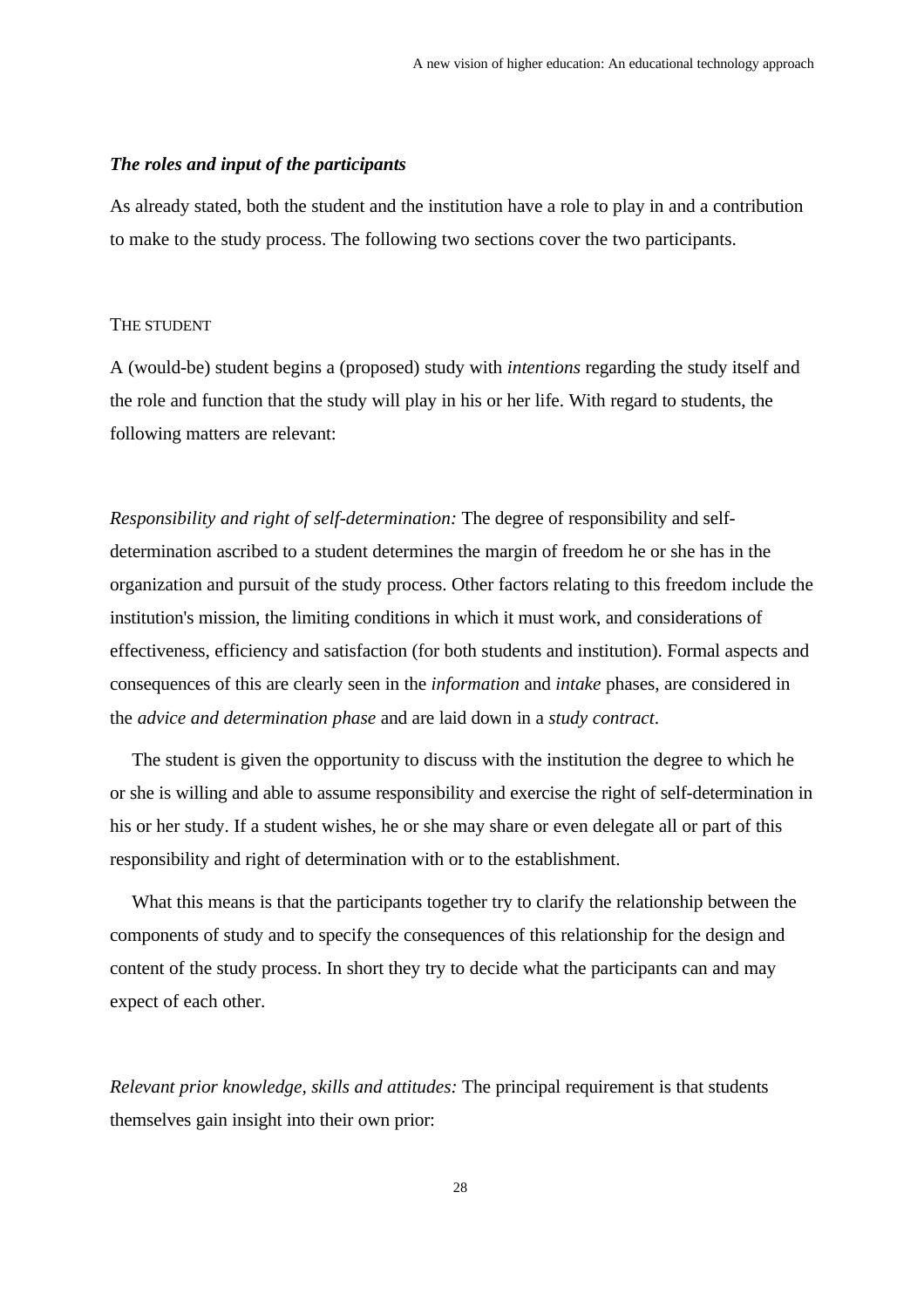- general knowledge and skills,
- domain-specific knowledge and skills,
- subject-specific knowledge and skills,
- knowledge and skills in supporting subject areas, and
- attitudes towards study in general, the domain and the subject itself.

The student should manifestly participate in determining what he or she is about to undertake, what prior knowledge is relevant to the proposed study, and what knowledge or which skills are missing and need be remediated. The institution helps the student to reach the necessary conclusions with guidance and consultation in the *information* and *intake* phases. Prior knowledge that forms a part of the course of study to be undertaken may at this stage be formally examined and, if appropriate, accredited.

*General and specific study skills:* It is not only important that during the *information* and *intake* phases the student becomes aware of the level of relevant prior knowledge, but that the student also becomes aware of what is expected concerning:

- necessary general study skills,
- necessary (subject) specific study skills, and
- level of mastery of such skills.

Using the results obtained in the aforementioned phases, the student can, in a dialogue with the institution, decide how any apparent shortcomings can be remediated. In the *advice* phase ideas will be generated as to how to hone the student's existing study skills, primarily during the *execution* of the study. If during a student's studies other shortcomings in study skills become apparent, 'provisions' can be made so that the situation can be remedied as smoothly as possible.

*Availability of the necessary (private) study facilities:* It is essentially up to the student to determine the amount of time he or she is both willing and able to invest in the study process,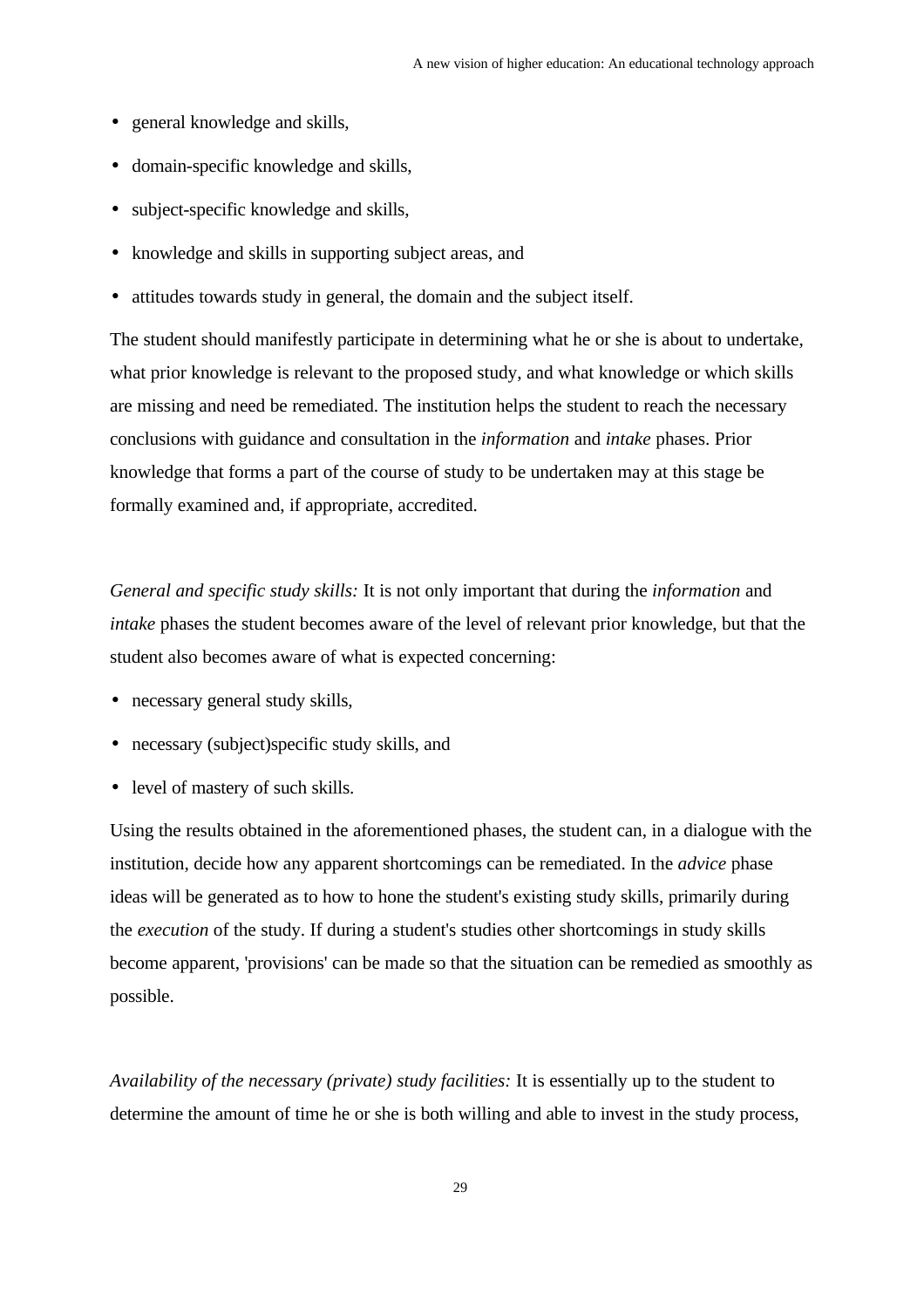when and how this will take place and what resources he or she will use. The student determines this during the *information* and *intake* phases. Conclusions are then drawn in discussions with the institution, and these are laid down in a *study contract*.

The physical study environment necessary is always available in the institution itself, but is also to a considerable extent available in the student's own immediate environment. Usually this is his or her 'home', but it may also be a place of work or somewhere else. This study environment has to be equipped with the facilities necessary for study, preferably all of which are immediately at hand. The institution must play a role in this (see the following section on the institution). For facilities that cannot realistically be located in the student's own environment, a realistic balance must be found between 'distance' and 'proximity', with the institution's own facilities playing an important role.

Where internships are concerned, special arrangements may need to be made at the workplace.

*Capacity to organize one's personal and study situation:* The student has a definite contribution to make to the organization and execution of his or her own study. Organizing a study involves making effective and efficient use of available time and resources. During the *course advice and determination phase* adequate support for this is given including organizational suggestions and agreements on the institution's rendering of organizational assistance (e.g., a course on planning one's time or regular telephone/personal contact with a tutor). Instruments that may assist students are made available by the institution wherever possible or necessary (e.g., time-planners, diaries, time management seminars, etc.). If the student should nevertheless encounter problems of an organizational nature during the execution of his or her studies, she or he must be able to fall back upon the institution for help.

#### THE INSTITUTION

The institution has a mission, a duty both to society in general and to its students in particular. Its purpose is to provide 'primary' higher education plus various forms of updating, upgrading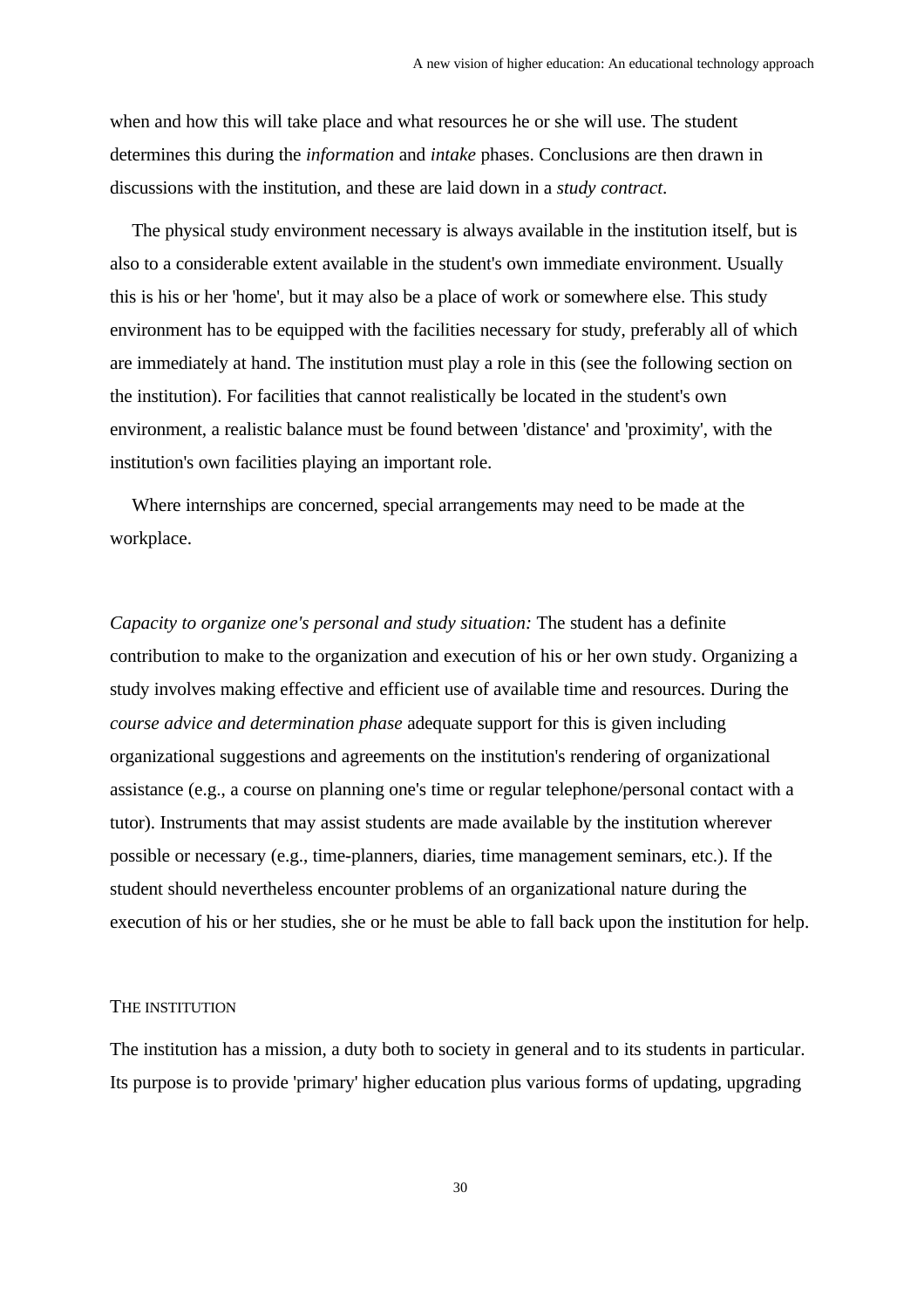or retraining at higher and post higher education levels. This takes place in an innovative, effective and efficient manner. What it means for the institution is as follows:

*Collecting and providing access to structured knowledge and expertise:* The various domains (subject areas, occupational groups and scientific disciplines) are mapped out, separately from existing or as still to be developed courses with respect to:

- knowledge of and insights into the domains
- domain-specific skills
- domain-specific didactic approaches
- aspects of the academic discourse
- priorities inherent to the domain
- developments and expectations within the domain
- regulations covering the domain or parts of it

which makes it possible to examine the subject matter of the various domains from both a scientific or labor market point of view, as well as from a study and educational point of view.

Charting the domains is one of the institution's structural tasks which is necessary to ensure continuous adjustment and topicality of the study. The 'domain maps' thus developed can be recorded (using information-technology) so that the information contained in them can be quickly and easily used by those directly involved (both the institution and the student).

*Program development:* The domain maps are used in the *information* and *intake* phases. They also function as a reservoir from which components can be drawn in a dialogue between institution and student to provide the content-related and didactic elements of the course of study. In certain cases where, for instance, a course leads to a formal qualification, the course content is planned and provided by using 'pre-programmed' study units developed in line with the prevailing regulations and governing priorities. The pre-programmed course elements are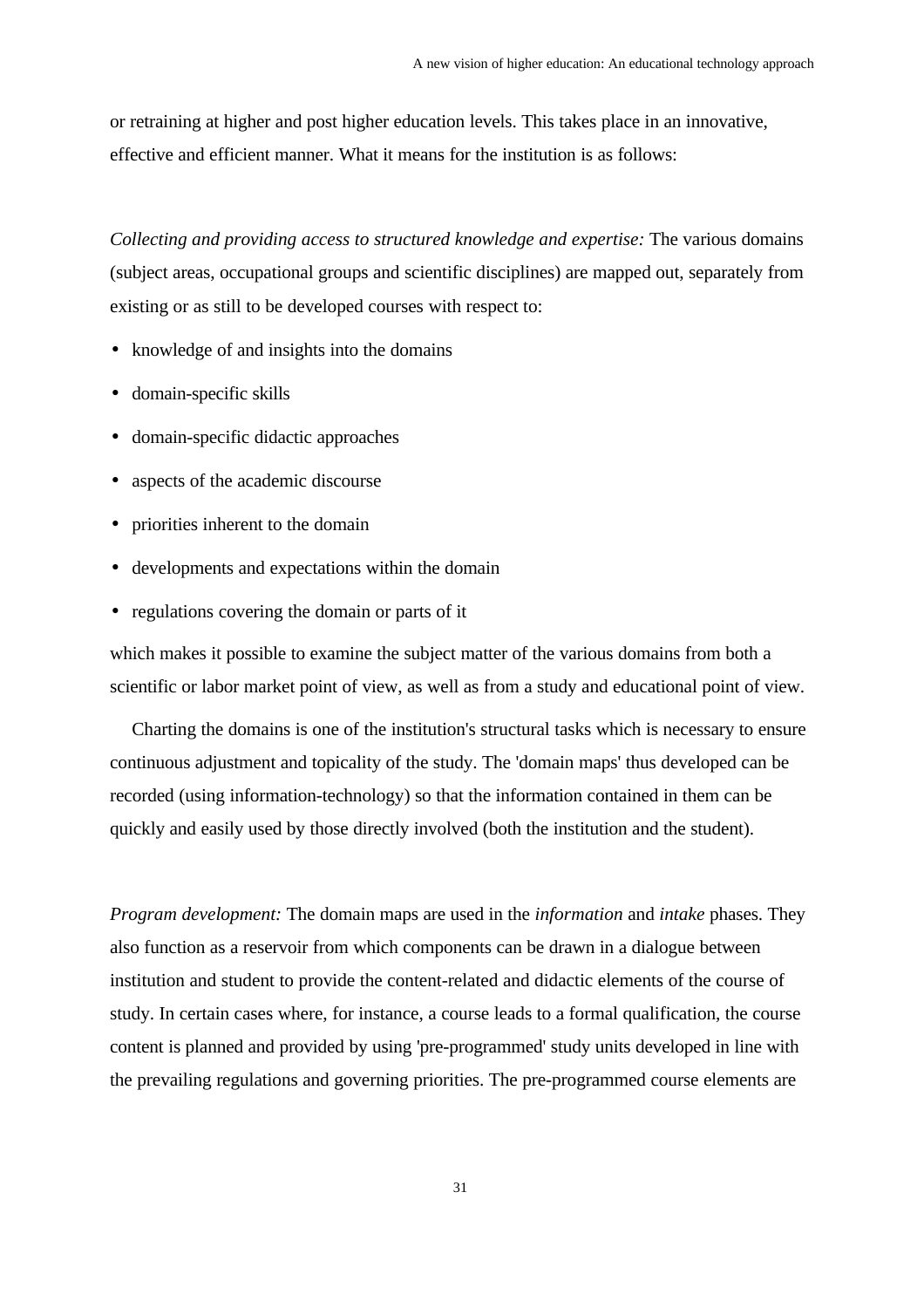designed in such a way that they can be quickly and easily adapted in line with new developments or changing views (Wolf & Dochy, 1989).

*Giving didactic form to the subject matter:* If study units are to be capable of effective and efficient combination into customized study courses, it is essential that program development either includes or is accompanied by the development of *semi-manufactured products*, and/or easily adaptable study units. In other words, there are stocks of study unit components at hand from which individual courses of study can be assembled in a dialogue with the student. This brings the development of study units and their utilization in the study process closer to each other and more relevant for student and institution.

With this approach, course development becomes a somewhat *prefabricated* construction requiring high levels of expertise and adequate tools and organization. It should be noted that the prefabricated sections do not necessarily have to be made by the institution itself. They can just as well be obtained from other institutions (public or private). Where pre-programmed programs of study and courses are required (e.g., where study leads to a predetermined professional qualification), prefabrication can also be used for development or exploitation purposes. The point here is that pre-programming and individual course design are not diametrically opposed to each another. Program choice and design however, are 'less open' when this technique is used.

*Providing personal services to students:* If student and institution are to participate fully in the study, it is important that there is room for personal contact between them. The student can ask for personal guidance and support in relation to the subject matter presented, the didactic approach used or the progress and execution of the study reached. The gap between 'distance education' and the need for 'personal proximity' can be bridged by information-technology possibilities (study-network facilities, for instance). Students may also be able to make use of readily available communication and information channels to intensify contact with one another (e.g., bulletin boards).

32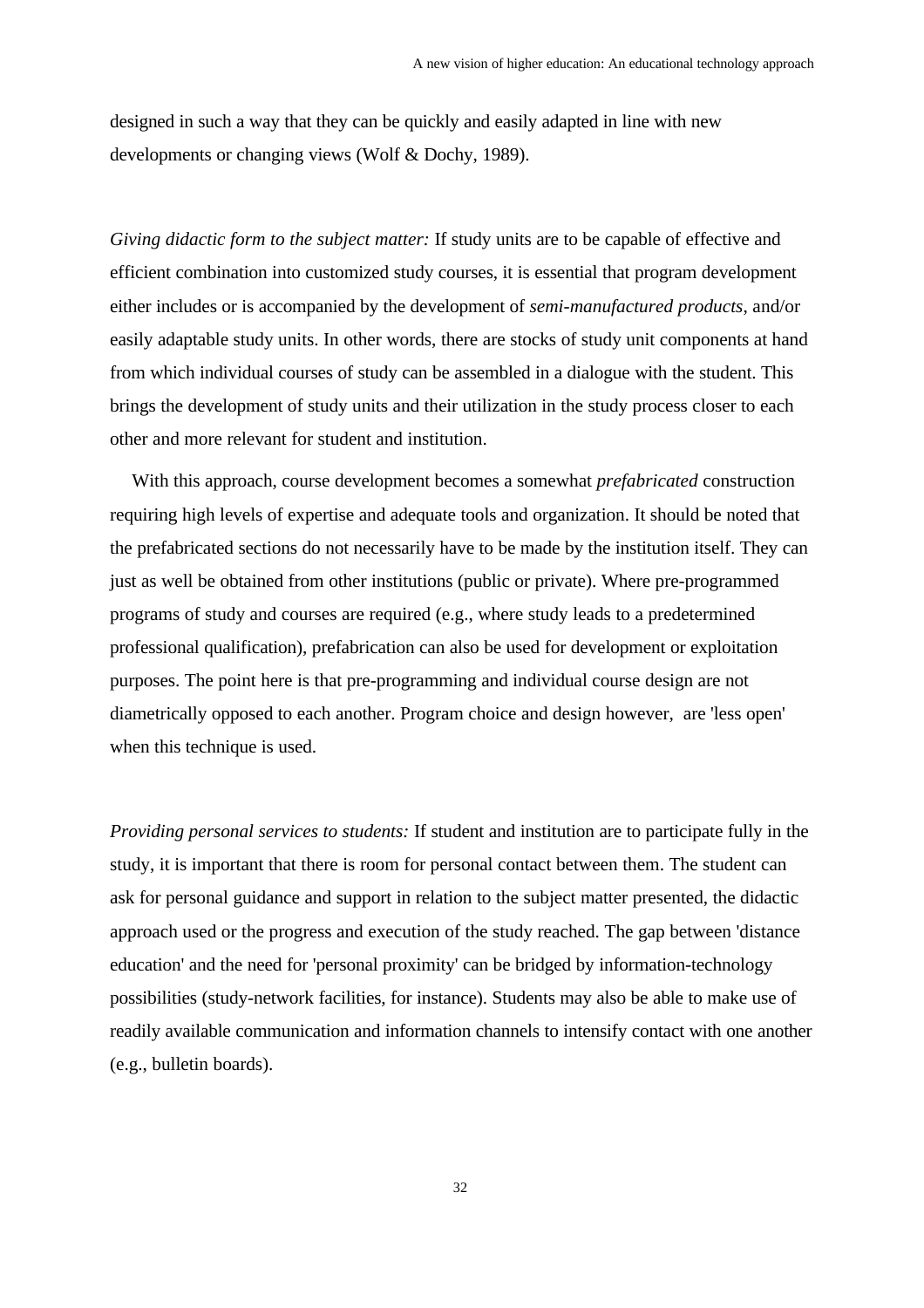*Making material facilities available to students:* If the course of study agreed upon between the student and the institution is to progress optimally, it is important that the student has access to the necessary material facilities. Where 'stand alone' resources such as simple audio, video or computer equipment are concerned, the ideal situation is one where the student has direct access to the necessary facilities in his or her own immediate environment. Where this is not possible (for whatever reason), or where more sophisticated (and therefore expensive) equipment such as CD-I or CD-ROM is required, an infrastructure is needed which facilitates the purchase or leasing of such equipment and/or which enables students to use it at their own discretion, for example in specially outfitted study centers.

For institution-wide facilities associated with educational/study functions such as progress monitoring (by the student or institution), dissemination of study material and/or study information, and communication between students and/or between students and the institution, the institution needs to install, maintain and extend an infrastructure to which students have ready access.

*Development of an educational organization:* It will be clear that the conception of education described here is an unusual one, and that an organization will need to be constructed which is capable of making a contribution to the practical realization of that conception. The design of this organization will depend on the policy decisions made and the prevailing limiting conditions.

A great many decisions will need to be taken before designing such an organization. First, the division of tasks and responsibilities between student and institution must be made. Second, the related question of the level of investment to be made in each area would need to be addressed.

#### **Conclusion**

What does all of this mean for higher education?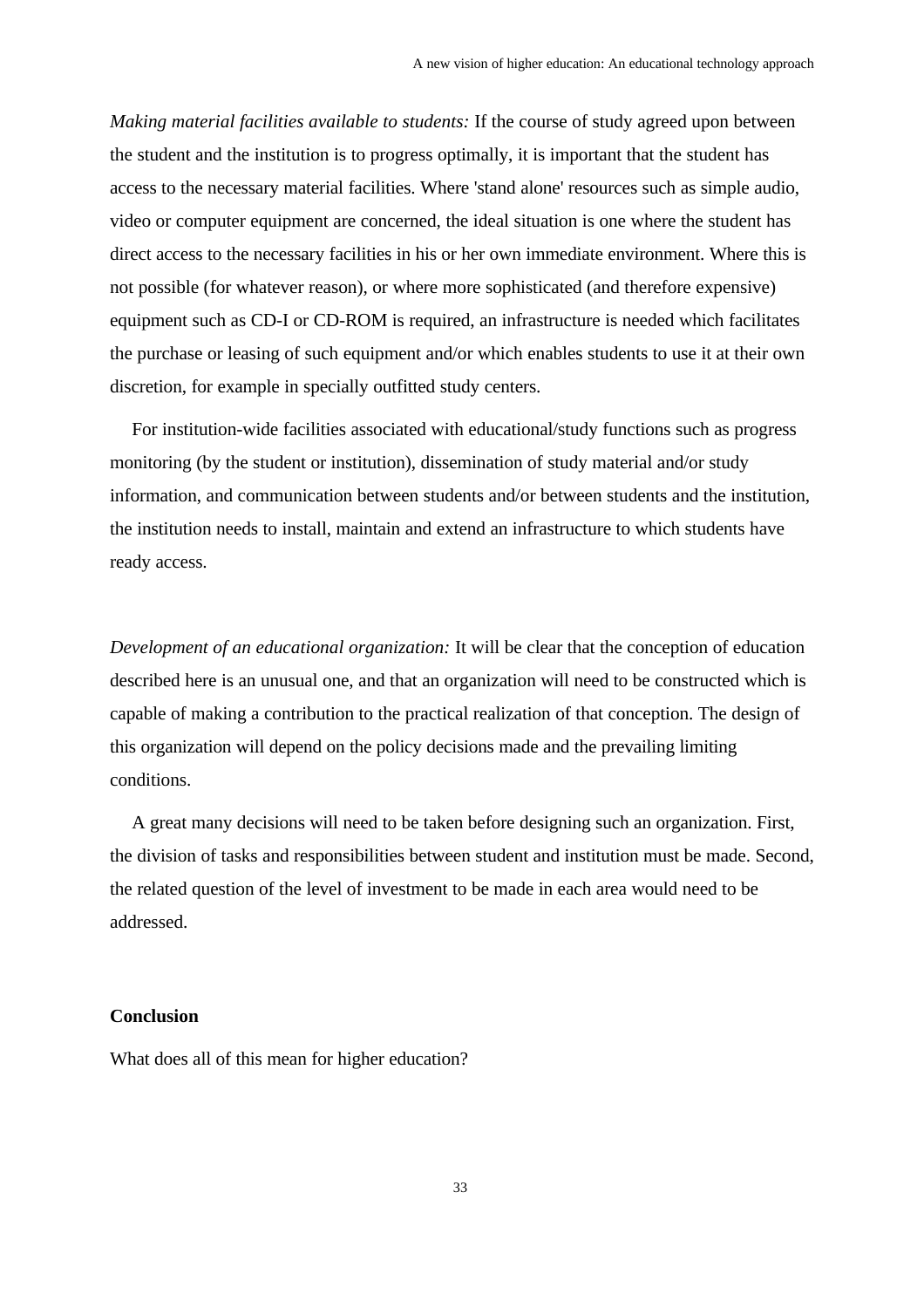The education process ceases to exist because it has been transformed into a study process in which both the student and the institution participate as partners. This process is defined as an organic whole consisting of a series of discrete phases or steps which are functionally related to each other. This means that no one step can be isolated or separated from any other. In educational research, development and practice each and every phase must be seen in relation to and in conjunction with all of the other phases in the context of the process as a whole. Following the line of thought in this article implies a new way of thinking about and carrying out educational research, educational design, educational development and educational practice.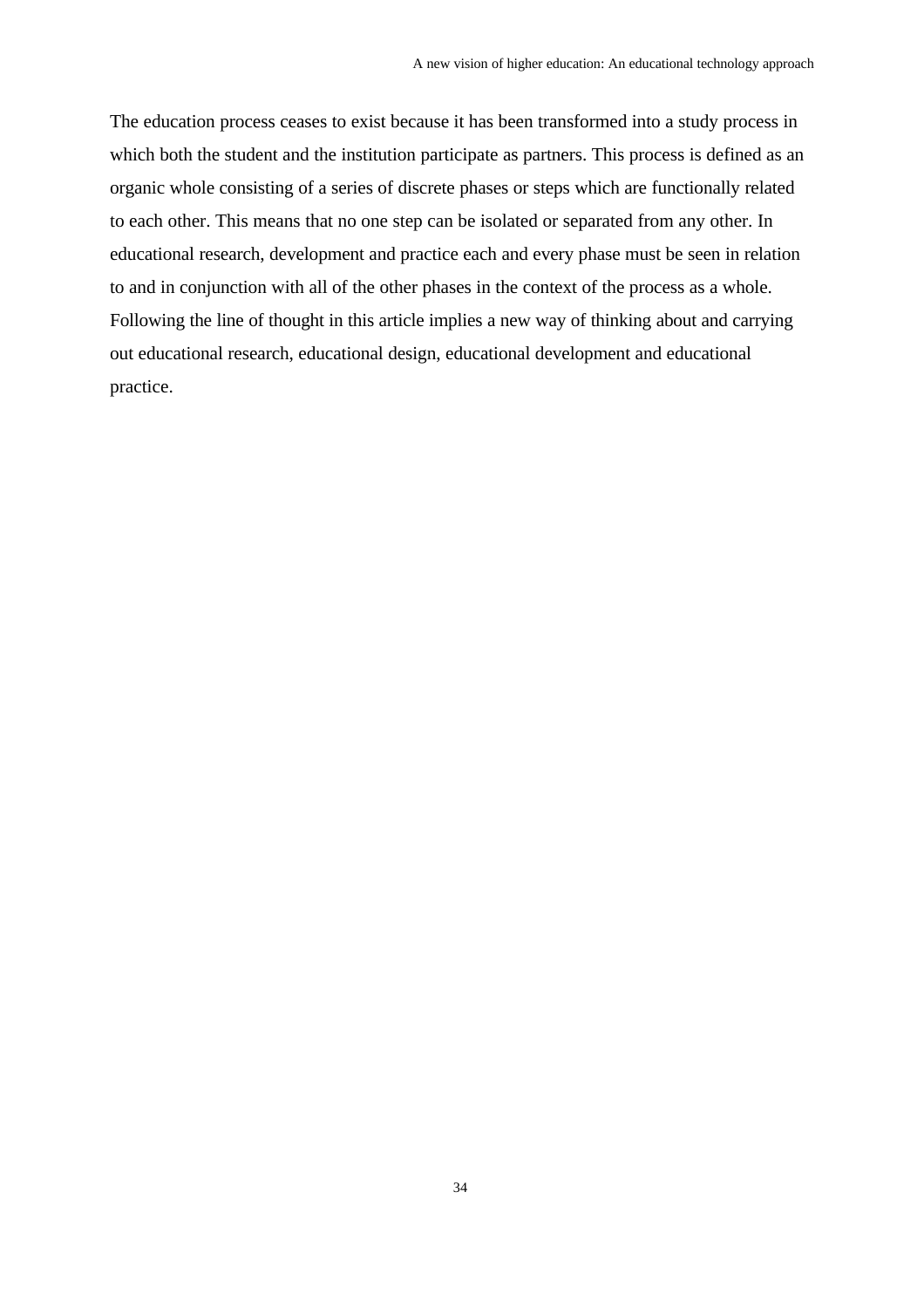| Students with their |                         | Participate together in the | Institution with its mission |
|---------------------|-------------------------|-----------------------------|------------------------------|
| intentions          |                         | study process               |                              |
|                     |                         | (guided self-study)         | program                      |
|                     | considerations          |                             |                              |
|                     |                         | <b>INFORMATION</b>          | 1 Structured content,        |
| $\mathbf{1}$        | Independence and right  |                             | expertise, etc.              |
|                     | of self-determination   | <b>INTAKE</b>               |                              |
|                     |                         |                             | 2 Program development        |
| 2                   | Prior knowledge         | <b>COURSE OF STUDY</b>      |                              |
|                     |                         |                             | Course content design<br>3   |
| 3                   | Study skills            | <b>STUDY CONTRACT</b>       |                              |
|                     | - general               |                             | 4 Provision of personal      |
|                     | - specific              | PURSUIT OF COURSE OF        | services                     |
|                     |                         | <b>STUDY</b>                |                              |
|                     | 4 Accessible study      |                             | Making material<br>5         |
|                     | environment             | <b>FORMAL TESTING</b>       | facilities available         |
|                     |                         |                             |                              |
| 5                   | Organizational capacity | <b>AWARD OF</b>             | Providing organization<br>6  |
|                     |                         | <b>QUALIFICATIONS</b>       |                              |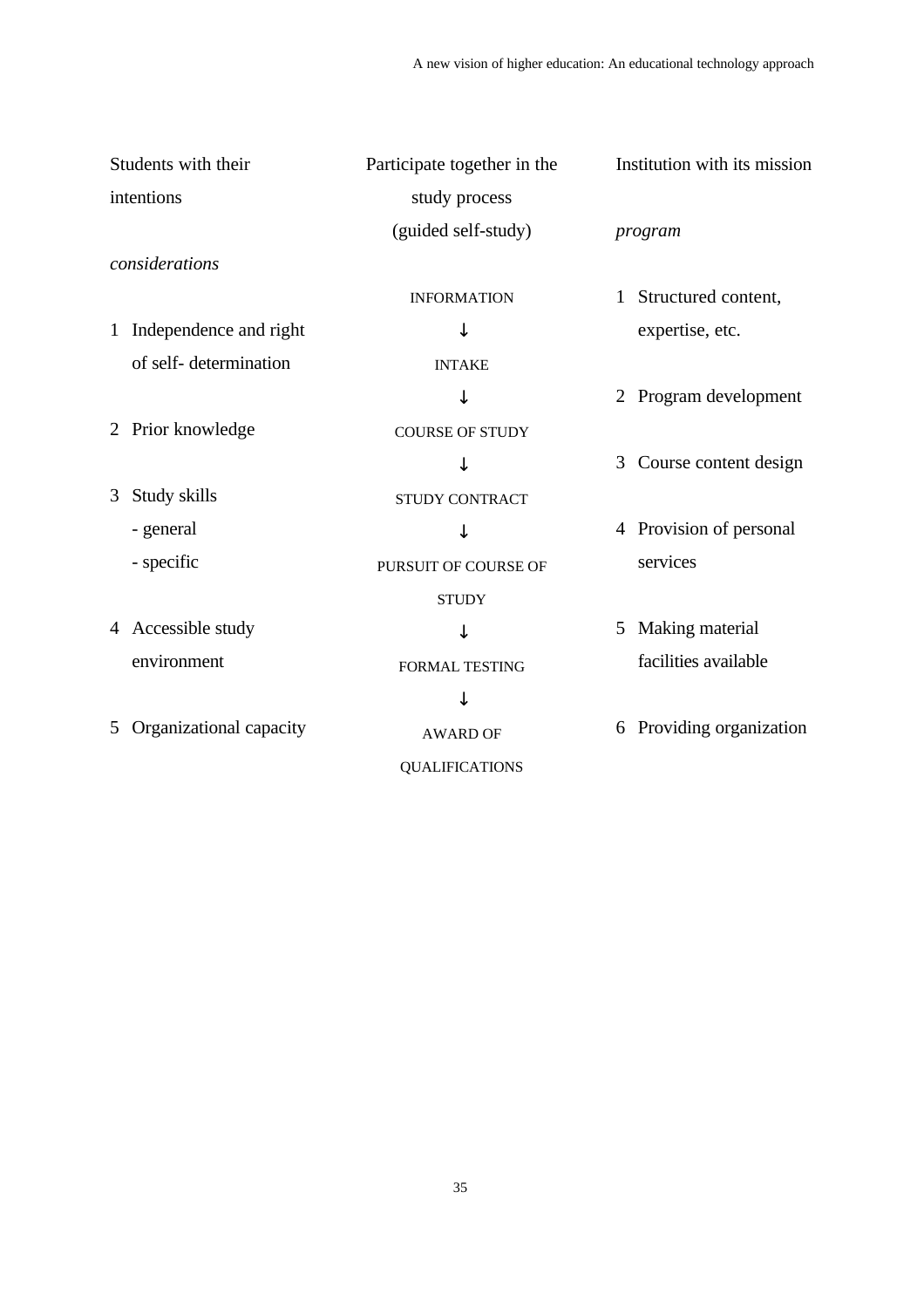### **References**

Bacheller, M.A. (1977). *CBS News Almanac.* Maplewood, NJ: Hammond Almanac, Inc.

- Bass, R. (1995). Prospectus for an AAHE teaching, learning and technology roundtable task group on Faculty Use of Technology: Understanding Roles and Evaluation (FUTURE). *American Association for Higher Education Discussion List (AAHEGSIT@LIST.CREN.NET)*.
- Bork, A. (1988). Technology in Education: Moving from Trivial to Significant Impact. In Collins, J.H., Estes, N. & Walker, D. (Eds.)*, Proceedings of the 5th International Conference on Technology and Education*. Edinburgh: CEP, 5-8.
- Boyd, W. & King, E.J. (1975). *The history of Western Education.* London: A. & C. Black.
- Chacón, F. (1992). A taxonomy of computer media in distance education. *Open Learning, February,* 12-27.
- De Corte, E., Geerligs, C.T., Lagerweij, N.A.J., Peters, J.J. & Vandenberghe, R. (1981). *Beknopte Didaxologie [Didaxology in a nut shell]*. Groningen: Wolters-Noordhoff.
- De Wolf, H.C., (1992). De Open universiteit: Een moderne vormgeving van de academische vrijheid [The Open university of the Netherlands: A modern style of academic freedom]. Invited address, Rijksuniversiteit Gent.
- De Wolf, H., Van der Linden, H. & Kirschner, P.A. (1994). Naar een visie op hoger onderwijs: Een onderwijstechnologische benadering [Towards a vision of higher education: An educational technology perspective]. *Gids Volwasseneneducatie*.
- Dickens, C. (1915). *A tale of two cities.* London: Chapman and Hall.
- Fullan, M. (1982). *The meaning of educational change*. New York: Teachers College Press, Columbia University.
- Green, K.C. & Gilbert, S.W. (1995). Great expectations: Content, communications, productivity, and the role of information technology in higher education. *American Association for Higher Education Discussion List (AAHEGSIT@LIST.CREN.NET)*.
- Hannafin, M.J. (1992). Emerging Technologies, ISD, and Learning Environments: Critical Perspectives. *Educational Technology - Research & Development, 40* (1), 49-63.